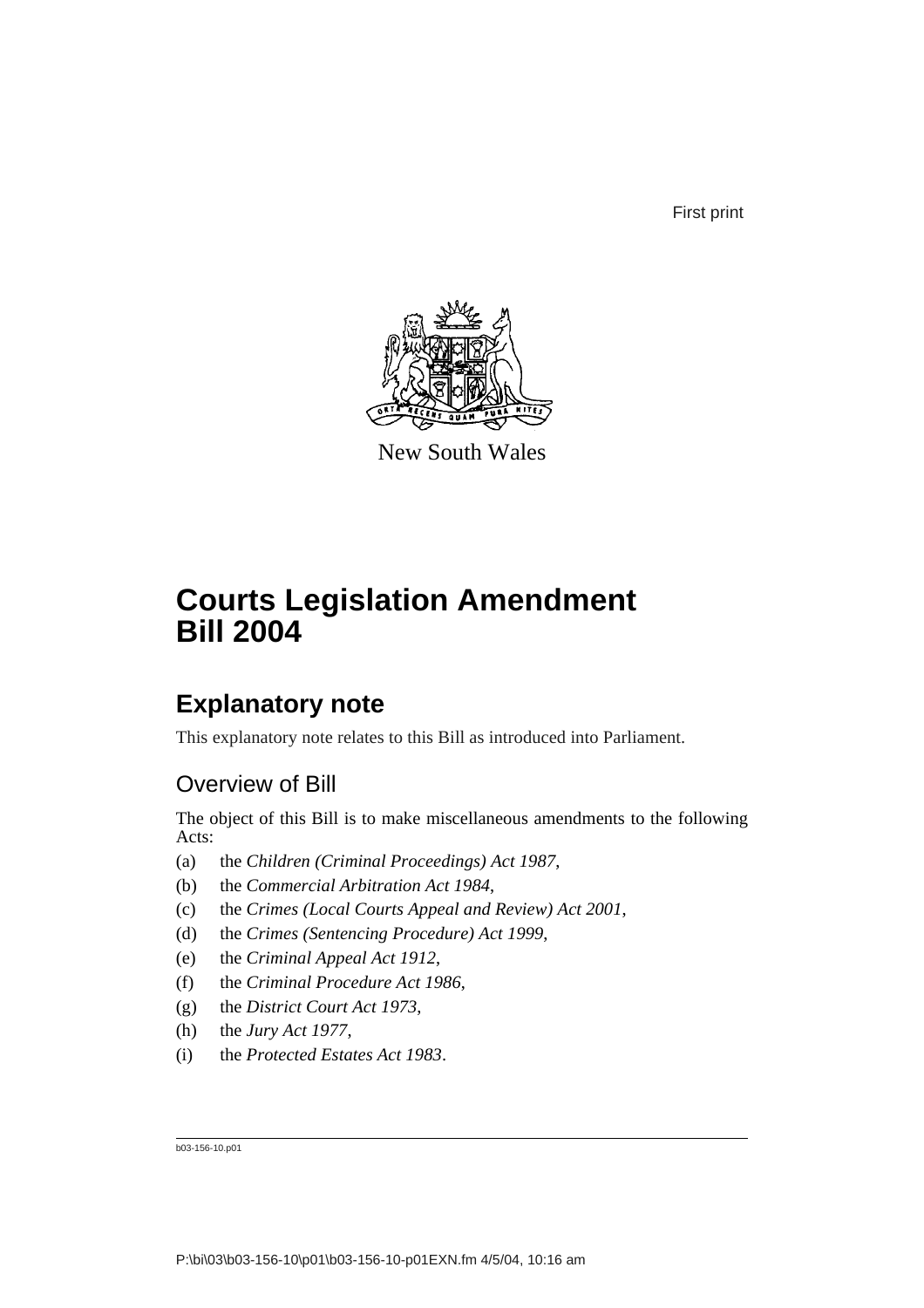Explanatory note

## Outline of provisions

**Clause 1** sets out the name (also called the short title) of the proposed Act.

**Clause 2** provides for the commencement of the proposed Act, except for Schedule  $\overline{5}$  (and section 3 in its application to that Schedule), on the date on which the proposed Act receives the Royal Assent. Schedule 5 and section 3 in its application to that Schedule are to commence on a day or days to be appointed by proclamation.

**Clause 3** is a formal provision that gives effect to the amendments to the Acts set out in Schedules  $\tilde{1}$ –9.

## **Schedule 1 Amendment of Children (Criminal Proceedings) Act 1987 No 55**

**Schedule 1** amends section 33 of the *Children (Criminal Proceedings) Act 1987* so as to remove the need for a person who is on a good behaviour bond as a condition of their release by the Children's Court to inform that Court of any change in the person's residential address. (The *Criminal Legislation Amendment Act 2001* made a similar amendment to the *Crimes (Sentencing Procedure) Act 1999* in respect of adults on good behaviour bonds.)

### **Schedule 2 Amendment of Commercial Arbitration Act 1984 No 160**

**Schedule 2** amends the *Commercial Arbitration Act 1984* by way of statute law revision in consequence of clause 45 of Schedule 8 to the *Legal Profession Act 1987* (*the LPA*). That clause provides that a reference in (among other things) any Act to the taxation of costs (however expressed) is taken to be a reference to the assessment of costs under Division 6 of Part 11 of the LPA.

**Schedule 2 [1]** inserts a definition of *assess* in section 4 of the Act.

At present, section 34 (1) (b) of the Act permits an arbitrator or umpire in an arbitration to "tax or settle" the amount of costs (or any part of those costs) to be paid in the arbitration. **Schedule 2 [2]** provides, instead, for the arbitrator or umpire to settle the costs or arrange for their assessment under the LPA.

**Schedule 2 [3]** replaces a reference to costs that are "taxed" with a reference to costs that are "assessed".

**Schedule 2 [4]** and **[5]** replace references relating to the taxing of costs in the relevant Court with references to their being assessed under the LPA.

Explanatory note page 2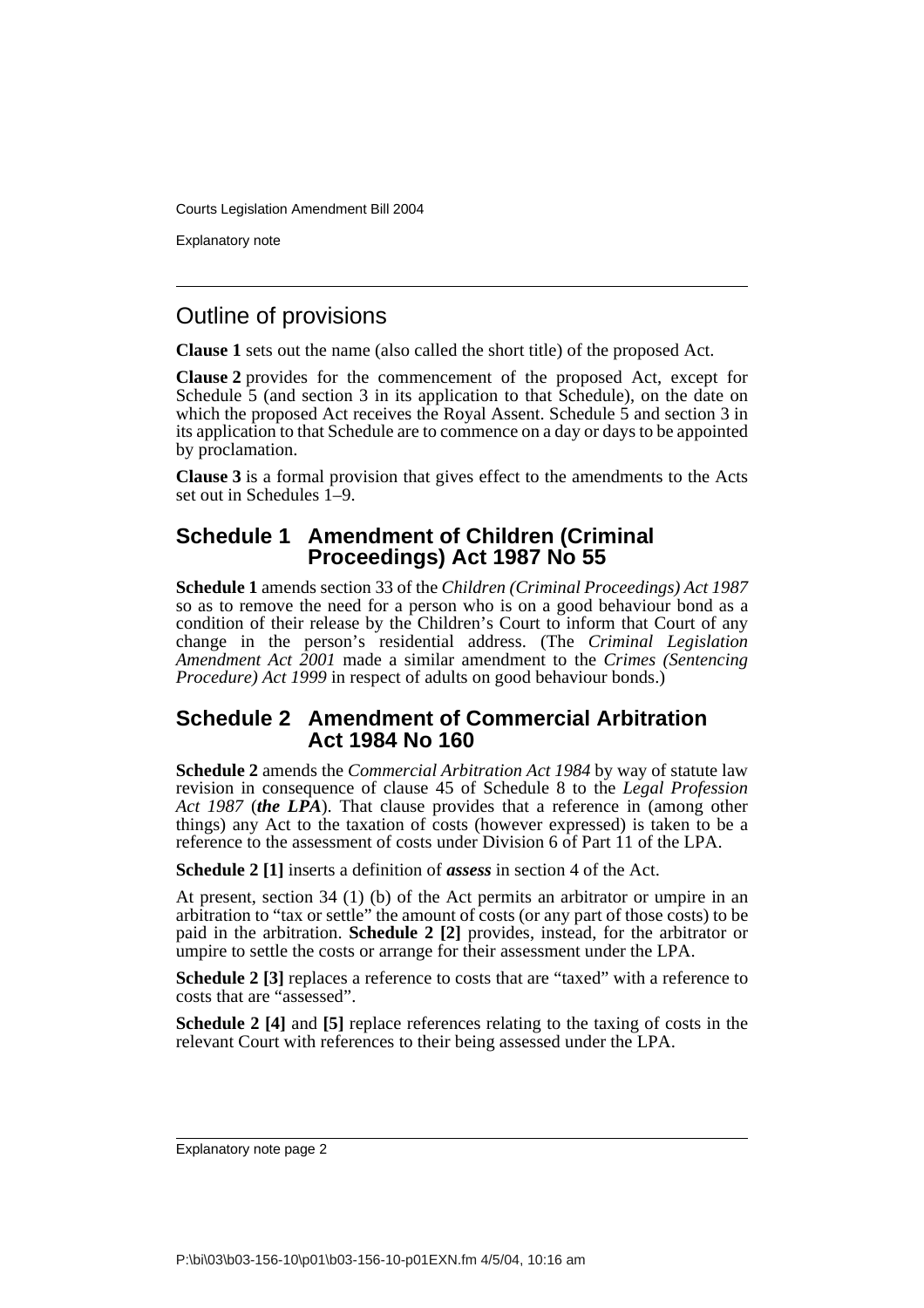Explanatory note

At present, section 35 (3) provides that the arbitrator or umpire and parties to the relevant arbitration agreement are entitled to appear and be heard on any taxation of costs. **Schedule 2** [6] amends section 35  $(\hat{3})$  so as to provide, instead, that those persons are entitled to make written submissions to the costs assessor in respect of the assessment of costs under the LPA (there being no appearances in the costs assessment process).

**Schedule 2** [7] replaces a reference to such sum as may be found "reasonable on taxation" with a reference to such sum as may be found "fair and reasonable on assessment".

**Schedule 2 [8]** makes it clear that, for the purposes of sections 34 and 35, Division 6 of Part 11 of the *Legal Profession Act 1987* applies with the necessary modifications.

## **Schedule 3 Amendment of Crimes (Local Courts Appeal and Review) Act 2001 No 120**

Section 4 of the *Crimes (Local Courts Appeal and Review) Act 2001* permits a defendant who was not in appearance before a Local Court when that court convicted, or imposed a sentence on, the defendant to apply to the same Local Court for annulment of the conviction or sentence. **Schedule 3 [1]** inserts proposed section 11A in the Act to permit the defendant to appeal to the District Court against any refusal of such an application by the Local Court.

**Schedule 3 [2]–[5]** make consequential amendments.

**Schedule 3 [6]** provides for the determination of the application by the District Court, requiring that Court to remit the matter to the Local Court if it grants the application. The Local Court is then to determine the matter as if the application under section 4 had been granted: that is, the Local Court must deal with the original matter afresh.

**Schedule 3** [7] provides for the making of savings and transitional regulations consequent on the other amendments made by the Schedule.

**Schedule 3 [8]** inserts a transitional provision.

#### **Schedule 4 Amendment of Crimes (Sentencing Procedure) Act 1999 No 92**

At present, various provisions of the *Crimes (Sentencing Procedure) Act 1999* require certain documents (such as warrants of commitment) to be in (or to the effect of) "the form prescribed by the regulations". **Schedule 4 [1]–[3**] amend the provisions concerned so as to remove that requirement.

Explanatory note page 3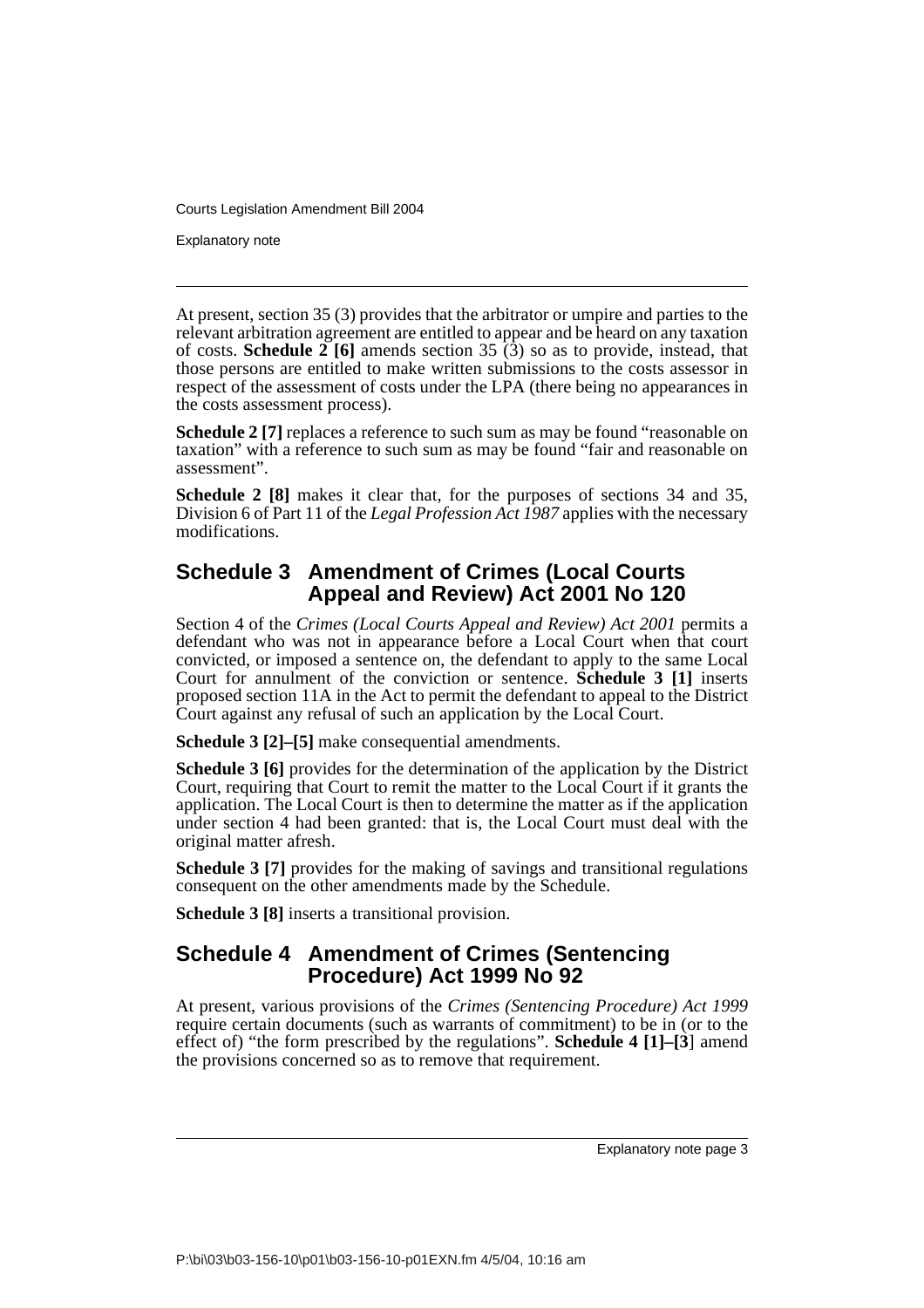Explanatory note

**Schedule 4 [6]** inserts a new regulation-making power in the Act, which enables the regulations under the Act to make provision for or with respect to the following:

- (a) matter that is to be contained in any document under the Act,
- (b) requiring any such document to be in a form approved by the Minister,
- (c) the manner of service of any such document.

Section 86 (1) (e) of the Act currently prevents a court from making a community service order with respect to an offender unless the court is satisfied that (among other things) the offender has signed an undertaking (in the form prescribed by the regulations) to comply with the offender's obligations under the order. **Schedule 4 [4**] repeals section 86 (1) (e), and **Schedule 4 [5]** effectively replaces the repealed paragraph with a new subsection (section 86 (5)). The new subsection requires the offender to sign such an undertaking (without any reference to a prescribed form) as soon as practicable after the order is made. If the offender refuses, the court may revoke the community service order and impose such other sentence as it considers appropriate.

**Schedule 4** [7] provides for the making of savings and transitional regulations consequent on the other amendments made by the Schedule.

**Schedule 4 [8]** inserts a transitional provision.

## **Schedule 5 Amendment of Criminal Appeal Act 1912 No 16**

At present, section 10 of the *Criminal Appeal Act 1912* (Method and time for making appeal) requires all documentation in relation to appeals to the Court of Criminal Appeal (such as notices of intention to appeal) to be given to that Court. **Schedule 5 [4]** repeals and re-enacts section 10 so as to require, instead, that the documentation be lodged with any of the following:

- (a) the registrar of the Court of Criminal Appeal,
- (b) the person in charge of the place where the appellant is in custody,
- (c) the registrar of the *court of trial* (that is, the court that dealt with the matter that gave rise to the appeal), unless that court was the Drug Court or the Land and Environment Court.

**Schedule 5 [1]–[3]** make consequential amendments.

**Schedule 5 [5]** repeals and re-enacts section 19 (3) (as section 19 (3) and (4)) so as to update outdated references to "prisoners" and "governors" of "prisons".

**Schedule 5 [6]** inserts a transitional provision.

Explanatory note page 4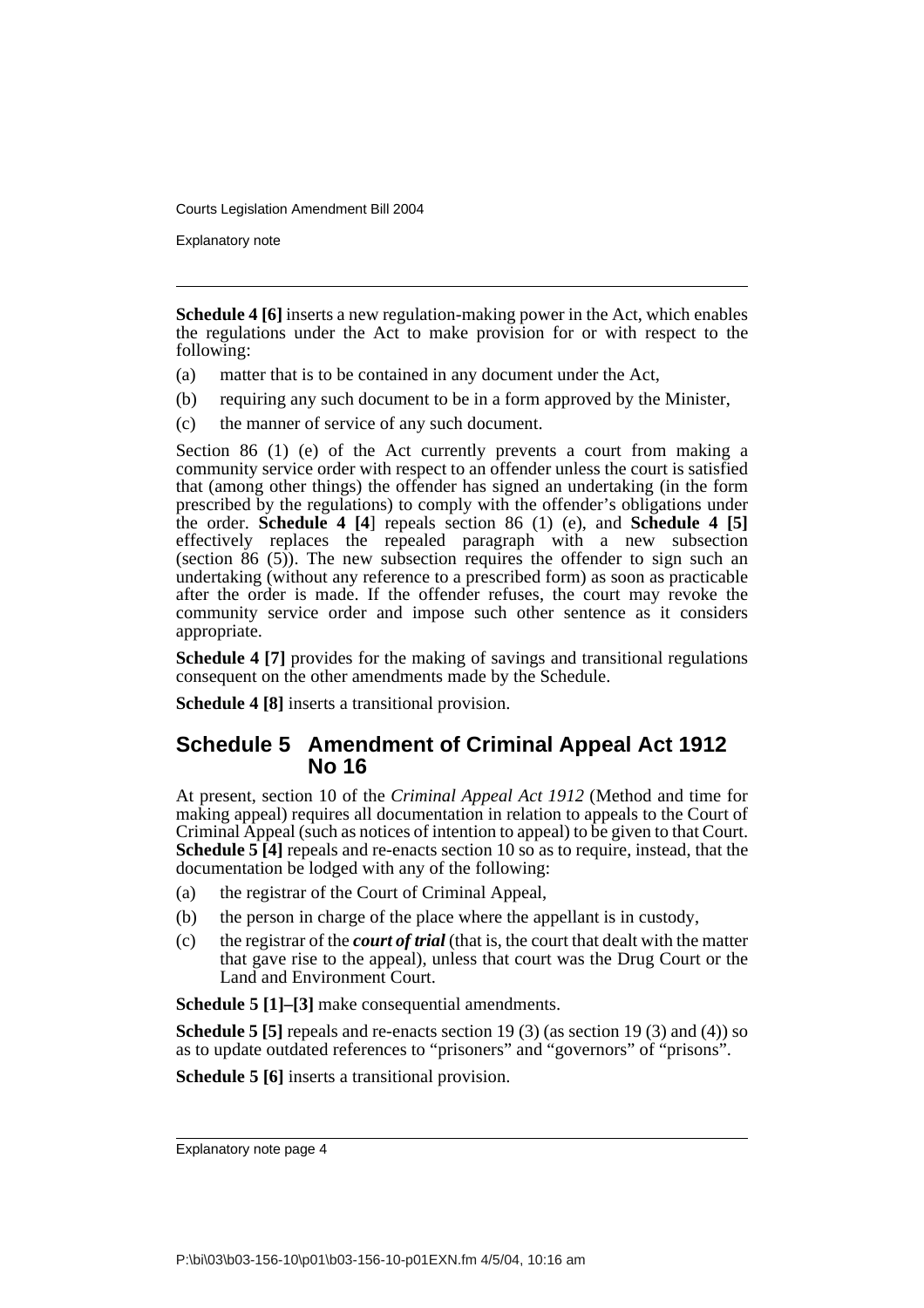Explanatory note

### **Schedule 6 Amendment of Criminal Procedure Act 1986 No 209**

**Schedule 6 [1]** and **[2]** (relating to committal proceedings) and **[3]** and **[4]** (relating to trial proceedings) make it clear that both magistrates and registrars of the relevant court may extend the period during which court attendance notices in respect of such proceedings are required to be served.

**Schedule 6 [5]**–**[7]** make it clear that certain provisions of the Act that relate to public officers (as defined in the Act) in their capacity as prosecutors in criminal proceedings extend to police officers in that capacity. The sections concerned are section 218 (which provides an indemnity from personal liability for costs awarded against a public officer prosecutor), section 222 (which permits a public officer prosecutor to issue subpoenas in connection with the proceedings) and section 224 (which dispenses with the requirement for the tendering of conduct money in relation to a subpoena issued by a public officer prosecutor).

# **Schedule 7 Amendment of District Court Act 1973 No 9**

**Schedule 7 [1]** inserts a definition of *Principal Registrar* (being "the registrar for Sydney") in section 4 (Definitions: general) of the Act. **Schedule 7 [3]** and **[5]** amend references to "the registrar for Sydney" to references to the "Principal Registrar". **Schedule 7 [4]** and **[6]** make consequential amendments.

**Schedule 7 [2]** inserts a new Subdivision (proposed sections 18FA–18FC) in Division 5 (Registrars) of Part 2 of the Act. The new Subdivision provides for the new office of Judicial Registrar. **Schedule 7 [8]** and **[9]** make consequential amendments.

Proposed section 18FA sets out the qualifications for the new office and provides for appointment to it.

Proposed section 18FB deals with the powers of the Judicial Registrar.

Proposed section 18FC provides for the appointment of an Acting Judicial Registrar if there is a vacancy in the office of Judicial Registrar or if the incumbent is absent from duty.

**Schedule 7 [10]** inserts a Schedule of provisions relating to the Judicial Registrar. That Schedule deals with the term of office of the Judicial Registrar, the remuneration and leave entitlements of the Judicial Registrar and the circumstances that give rise to a vacancy in the office of Judicial Registrar.

Explanatory note page 5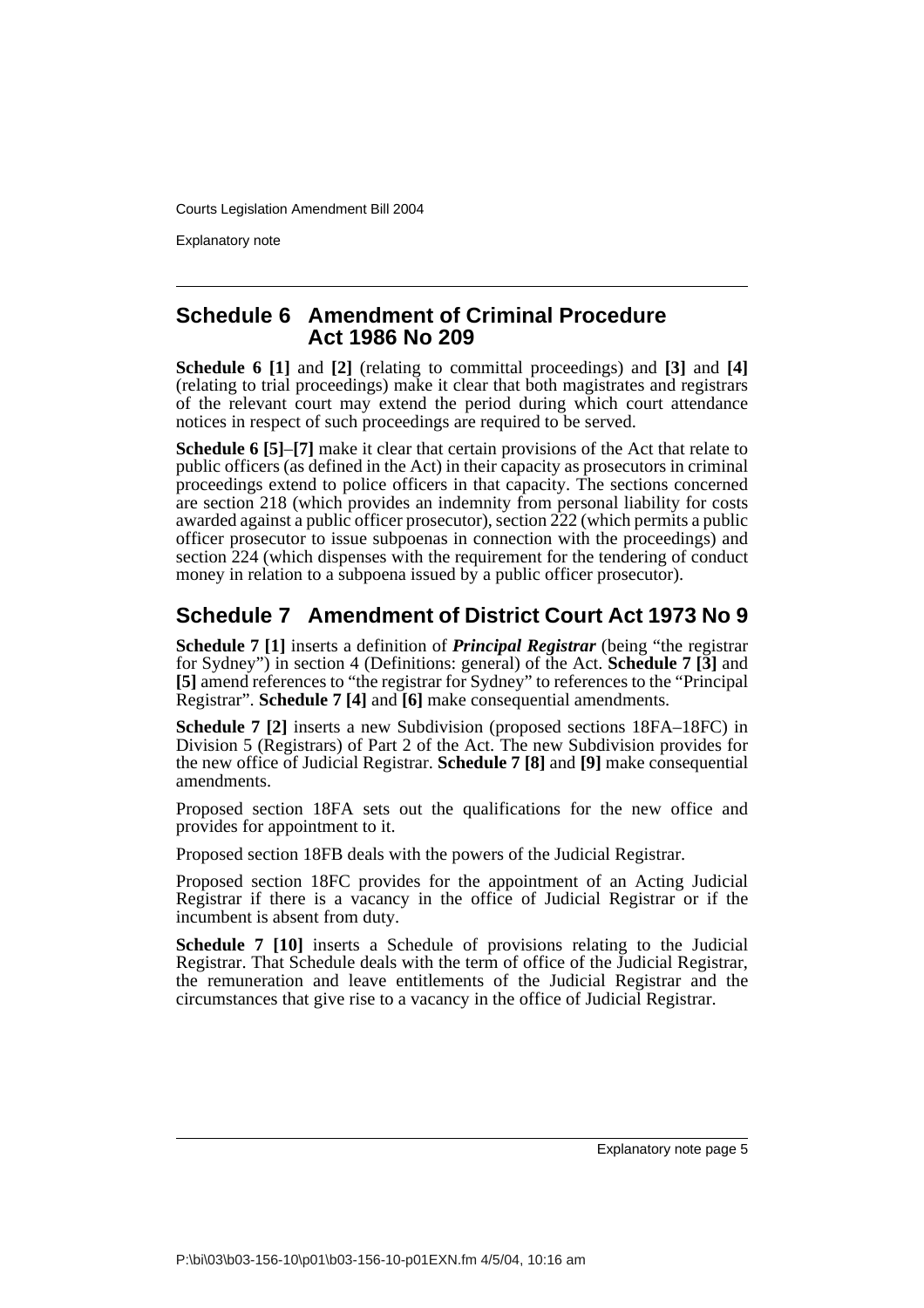Explanatory note

**Schedule 7 [7]** inserts a new Division (proposed sections 142G–142P) in Part 3 (The civil jurisdiction of the Court) of the Act to provide for the exercise by the District Court of the jurisdiction (the *residual jurisdiction*) newly conferred on it by operation of the *Compensation Court Repeal Act 2002* (with effect from 1 January 2004). The residual jurisdiction is the following:

- (a) jurisdiction to examine, hear and determine all coal miner matters (within the meaning of the *Workplace Injury Management and Workers Compensation Act 1998*) except matters arising under Part 5 of the *Workers Compensation Act 1987*,
- (b) jurisdiction to make determinations under section 216A of the *Police Act 1990*, section 21 of the *Police Regulation (Superannuation) Act 1906*, section 29 of the *Sporting Injuries Insurance Act 1978* and sections 16 and 30 of the *Workers Compensation (Bush Fire, Emergency and Rescue Services) Act 1987*,
- (c) jurisdiction to determine appeals under section 8I of the *Workers' Compensation (Dust Diseases) Act 1942*.

Proposed section 142G defines *residual jurisdiction* for the purposes of the new Division.

Proposed section 142H provides that certain other provisions of Part 3 do not apply to or in respect of proceedings under the new Division.

Proposed section 142I provides that, for the purposes of exercising its residual jurisdiction, the District Court has the same powers, authorities, duties and functions as the Compensation Court had under the *Compensation Court Act 1984* immediately before the repeal of that Act.

Proposed section 142J deals with decisions of the District Court in the exercise of its residual jurisdiction.

Proposed section 142K provides that section 112 of the *Workplace Injury Management and Workers Compensation Act 1998* (Costs) applies in respect of all proceedings in the residual jurisdiction of the District Court.

Proposed section 142L provides for the admission, in proceedings in the residual jurisdiction of the District Court, of certain evidence concerning exposure of workers to noise in employment, being evidence that has been admitted in earlier proceedings (whether before the Compensation Court or before the District Court in its residual jurisdiction) whether or not those proceedings were between the same parties.

Proposed section 142M defines *award* for the purposes of Subdivision 3 (Appeals) of the new Division.

Explanatory note page 6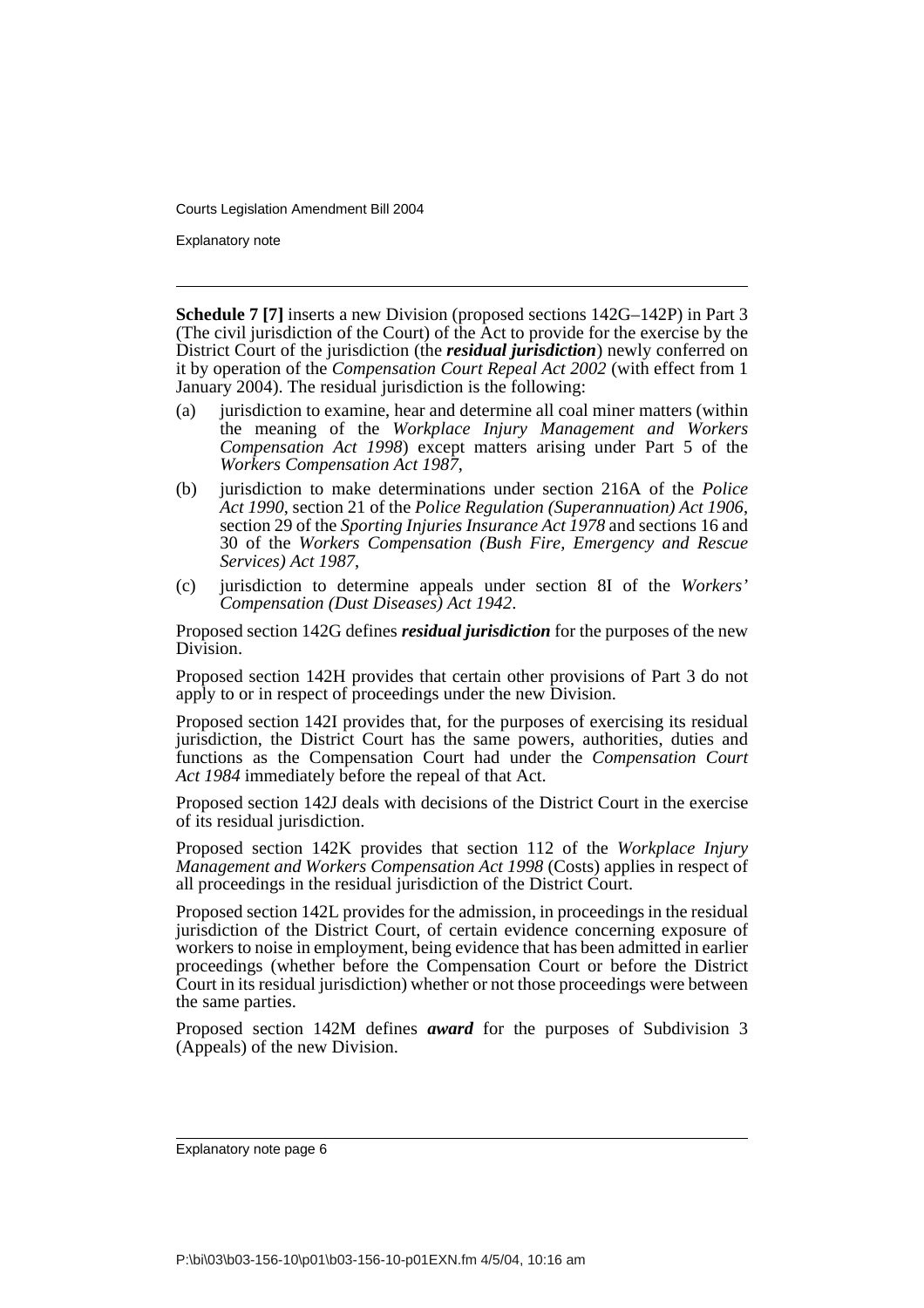Explanatory note

Proposed section 142N provides for certain appeals to the Court of Appeal against awards of the District Court in the exercise of its residual jurisdiction.

Proposed section 142O permits the District Court (subject to any order of the Supreme Court) to order a stay of proceedings in respect of any award the subject of an appeal to the Court of Appeal, and provides that, in the absence of such an order, the appeal does not operate as a stay of proceedings.

Proposed section 142P authorises any matter relating to the functions of the District Court in its residual jurisdiction to be referred to the WorkCover Authority for an inquiry or a report.

**Schedule 7** [11] provides for the making of savings and transitional regulations consequent on the other amendments made by the Schedule.

# **Schedule 8 Amendment of Jury Act 1977 No 18**

**Schedule 8 [1]** amends sections 13 and 26 of the *Jury Act 1977* so as to remove the requirement under those sections that certain documents be "in the form prescribed by the regulations".

**Schedule 8 [2]** inserts a new regulation-making power in the Act, which enables the regulations under the Act to make provision for or with respect to the following:

- (a) matter that is to be contained in any document under the Act,
- (b) requiring any such document to be in a form approved by the Minister,
- (c) the manner of service of any such document.

**Schedule 8 [3]** inserts a transitional provision.

#### **Schedule 9 Amendment of Protected Estates Act 1983 No 179**

**Schedule 9** amends the *Protected Estates Act 1983* so as to extend the power of the Protective Commissioner to authorise persons appointed as managers of estates of protected persons to exercise certain functions and to direct the managers in the exercise of their functions.

**Schedule 9 [1]** makes the appropriate amendment to section 30 (1), which is concerned with persons appointed as managers under section 22 of the Act. **Schedule 9 [2]** makes the appropriate amendment to section 30 (3), which is concerned with persons appointed as managers under section 25M of the *Guardianship Act 1987*. Both amendments specifically authorise the Protective Commissioner to make orders, and give authorities and directions, of the kind

Explanatory note page 7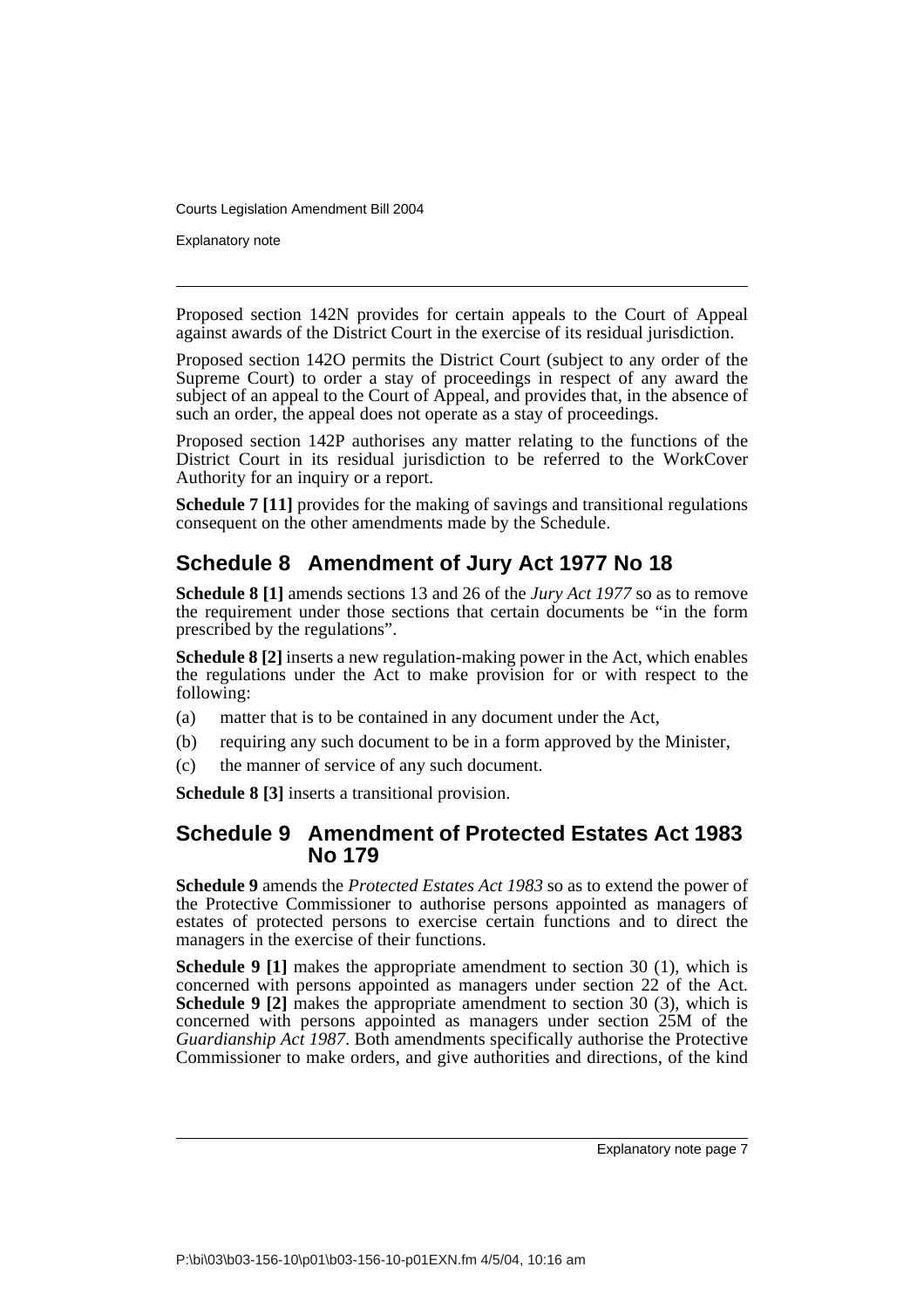Explanatory note

that the Supreme Court may make and give under sections 32 and 33 of the Act (such as an order that any property of the protected person be sold or otherwise dealt with in order to pay the protected person's debts).

**Schedule 9 [3]** further extends section 30 (1) and (3), without limiting the generality of section 30 (1) or (3), so as to permit the Protective Commissioner to authorise a manager to have functions of the same kind as are specified in section 24 (2) of the Act in respect of the Protective Commissioner in relation to estates committed to the management of the Protective Commissioner.

**Schedule 9 [4]** provides for the making of savings and transitional regulations consequent on the other amendments made by the Schedule.

Explanatory note page 8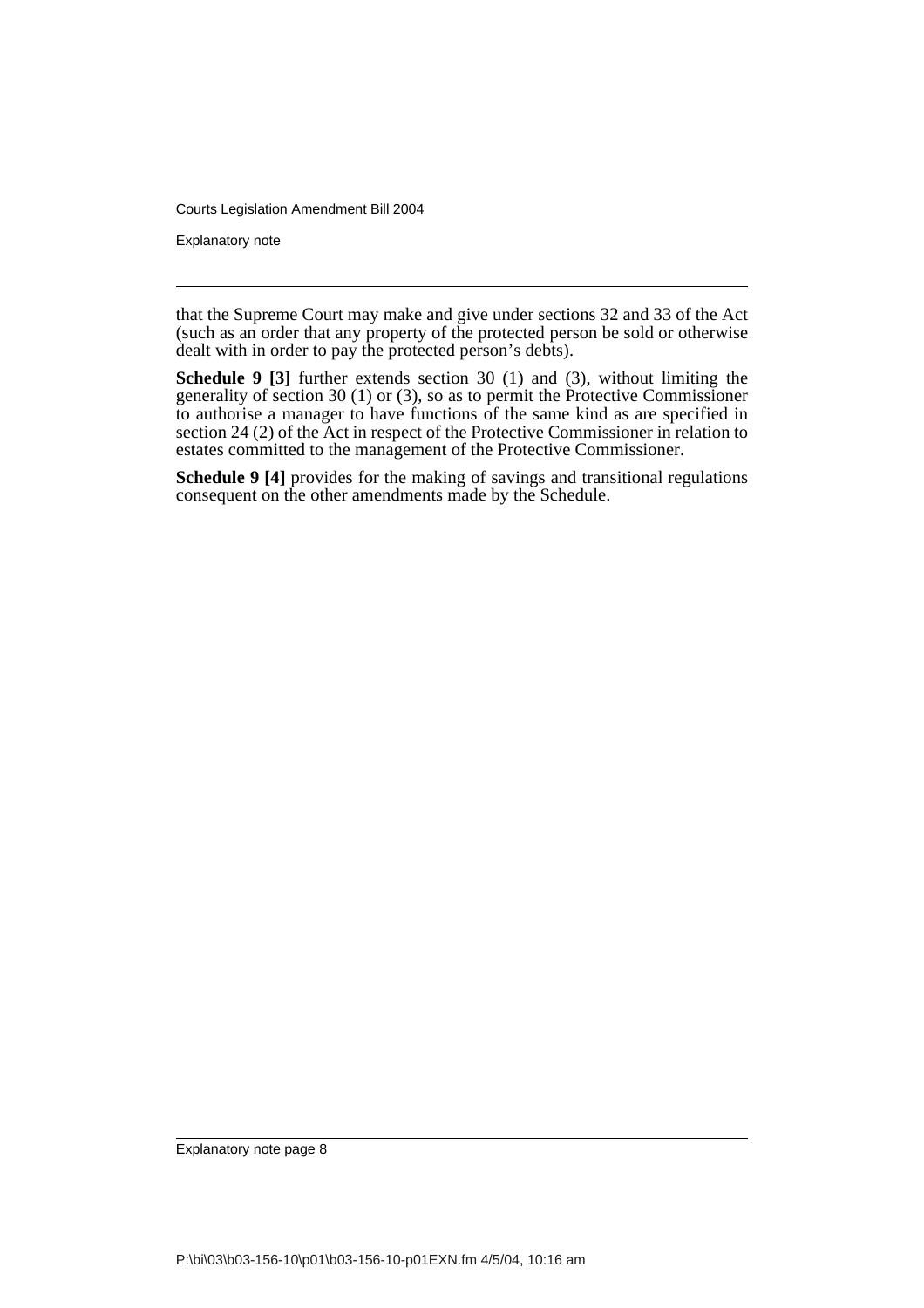First print



New South Wales

# **Courts Legislation Amendment Bill 2004**

# **Contents**

|            |                                                                         | Page |
|------------|-------------------------------------------------------------------------|------|
| 1          | Name of Act                                                             | 2    |
| 2          | Commencement                                                            | 2    |
| 3          | Amendment of Acts                                                       | 2    |
| Schedule 1 | Amendment of Children (Criminal Proceedings) Act 1987<br>No 55          | 3    |
| Schedule 2 | Amendment of Commercial Arbitration Act 1984 No 160                     | 4    |
| Schedule 3 | Amendment of Crimes (Local Courts Appeal and Review)<br>Act 2001 No 120 | 6    |
| Schedule 4 | Amendment of Crimes (Sentencing Procedure) Act 1999<br>No 92            | 8    |
| Schedule 5 | Amendment of Criminal Appeal Act 1912 No 16                             | 10   |
| Schedule 6 | Amendment of Criminal Procedure Act 1986 No 209                         | 13   |
| Schedule 7 | Amendment of District Court Act 1973 No 9                               | 14   |
| Schedule 8 | Amendment of Jury Act 1977 No 18                                        | 23   |
| Schedule 9 | Amendment of Protected Estates Act 1983 No 179                          | 24   |

b03-156-10.p01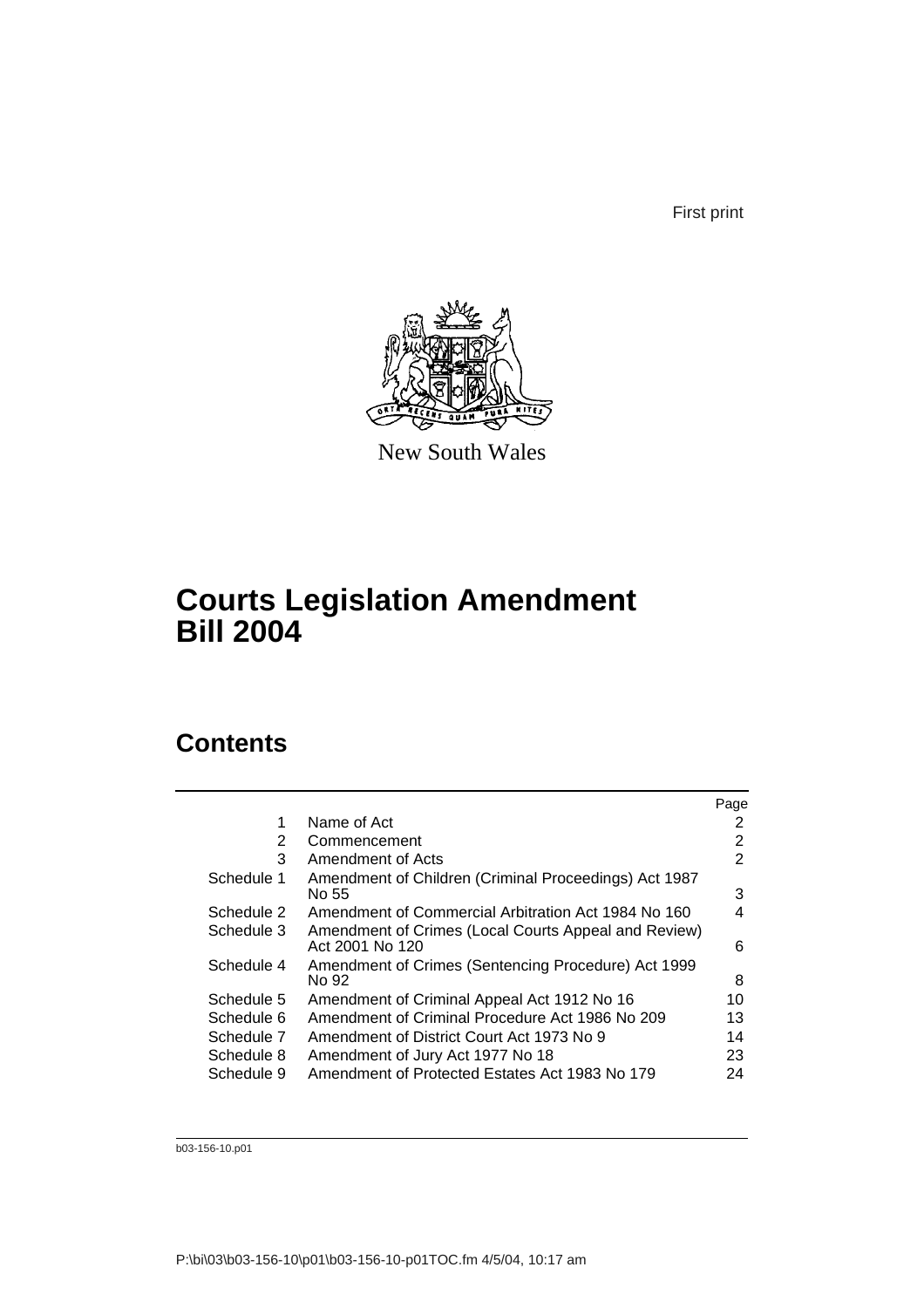**Contents** 

Page

Contents page 2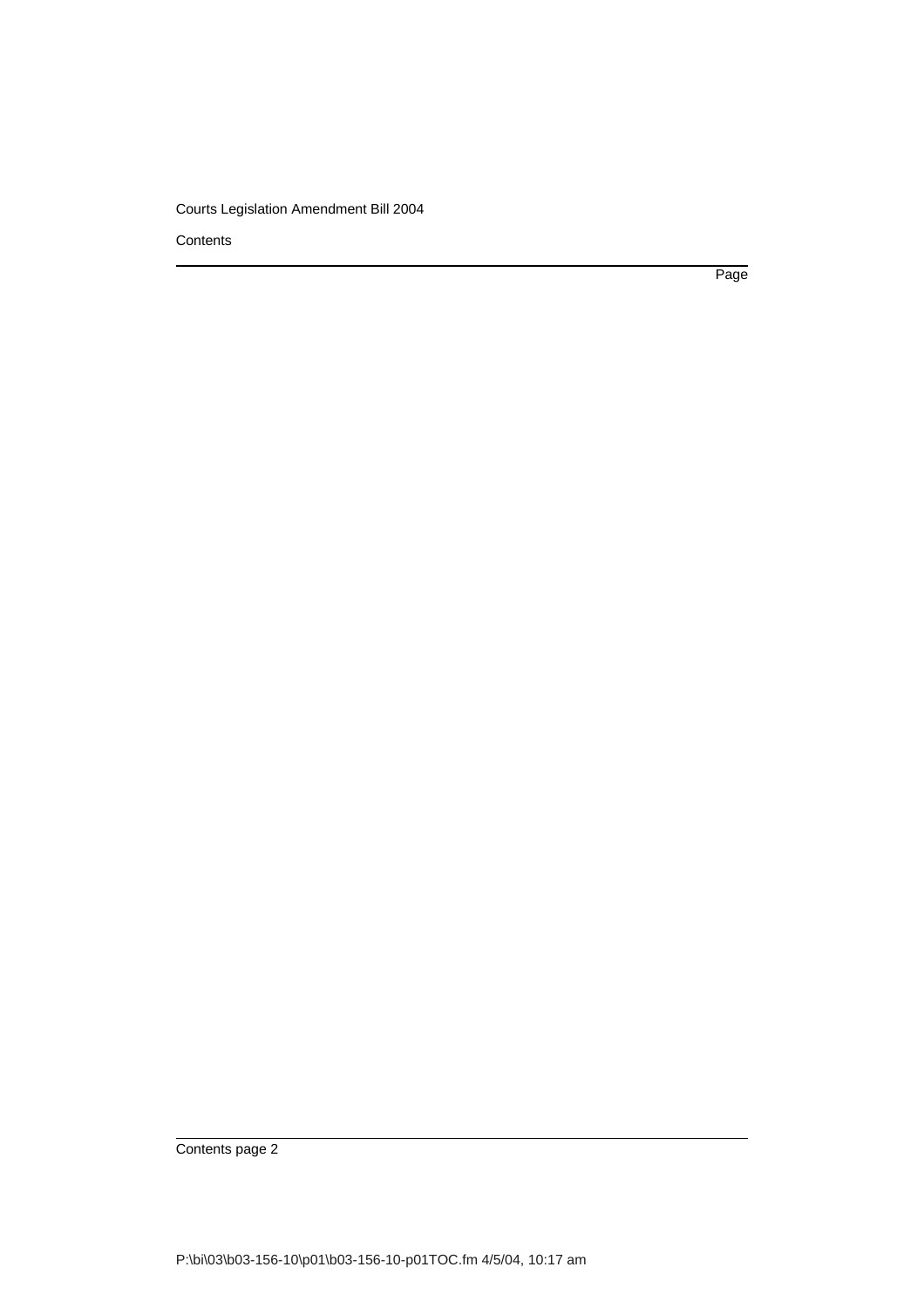

New South Wales

# **Courts Legislation Amendment Bill 2004**

No , 2004

#### **A Bill for**

An Act to amend certain Acts with respect to courts and court procedures and proceedings; to amend the *Protected Estates Act 1983* with respect to the powers of the Protective Commissioner; to amend the *Commercial Arbitration Act 1984* by way of statute law revision; and for other purposes.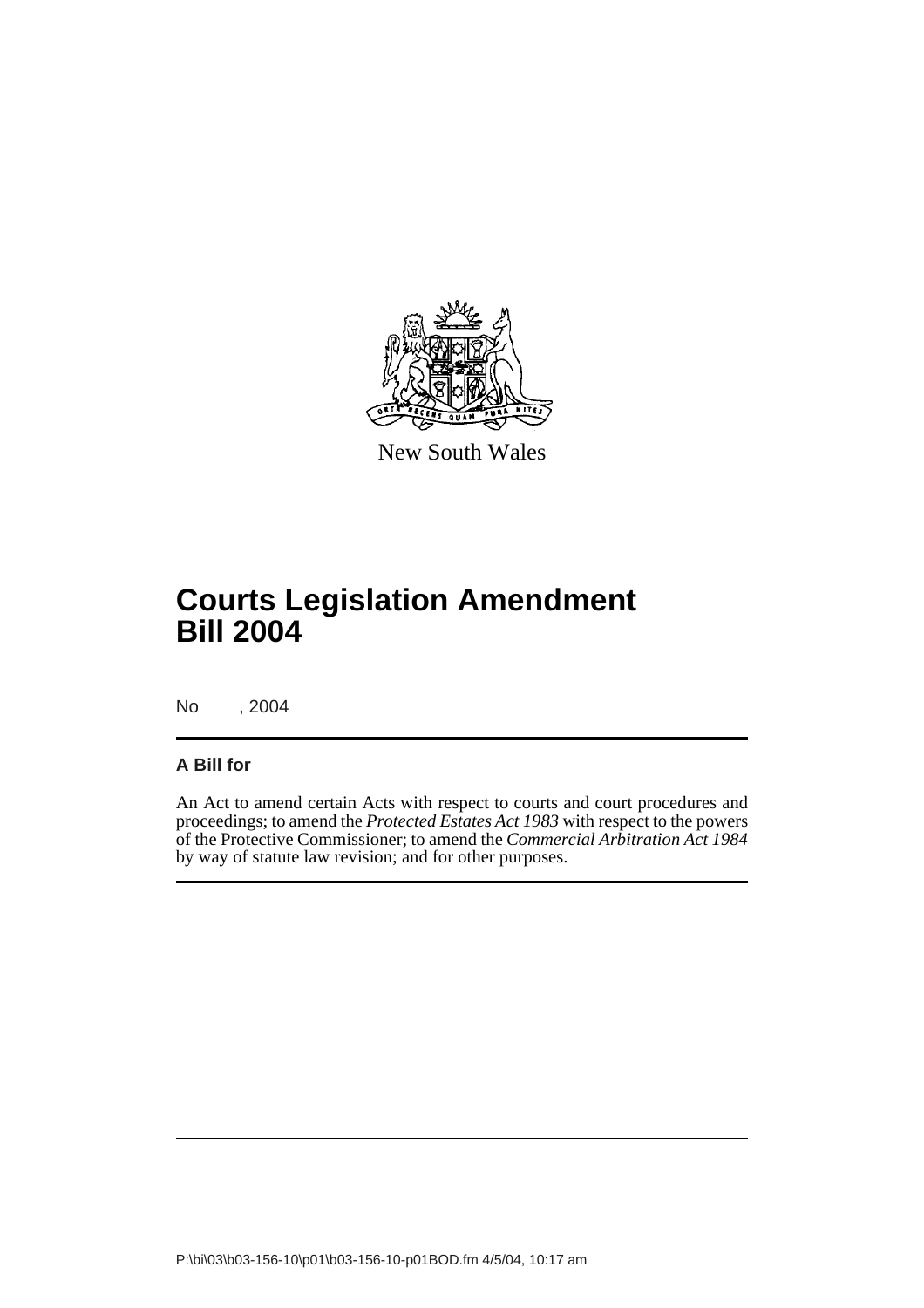<span id="page-11-2"></span><span id="page-11-1"></span><span id="page-11-0"></span>

|              |                     | The Legislature of New South Wales enacts:                                                                                    | 1        |
|--------------|---------------------|-------------------------------------------------------------------------------------------------------------------------------|----------|
| 1            |                     | Name of Act                                                                                                                   | 2        |
|              |                     | This Act is the <i>Courts Legislation Amendment Act 2004</i> .                                                                | 3        |
| $\mathbf{2}$ | <b>Commencement</b> |                                                                                                                               |          |
|              | (1)                 | This Act commences on the date of assent, except as provided by<br>this section.                                              | 5<br>6   |
|              | (2)                 | Schedule 5, and section 3 in its application to that Schedule,<br>commences on a day or days to be appointed by proclamation. | 7<br>8   |
| 3            |                     | <b>Amendment of Acts</b>                                                                                                      | 9        |
|              |                     | The Acts specified in Schedules 1–9 are amended as set out in those<br>Schedules.                                             | 10<br>11 |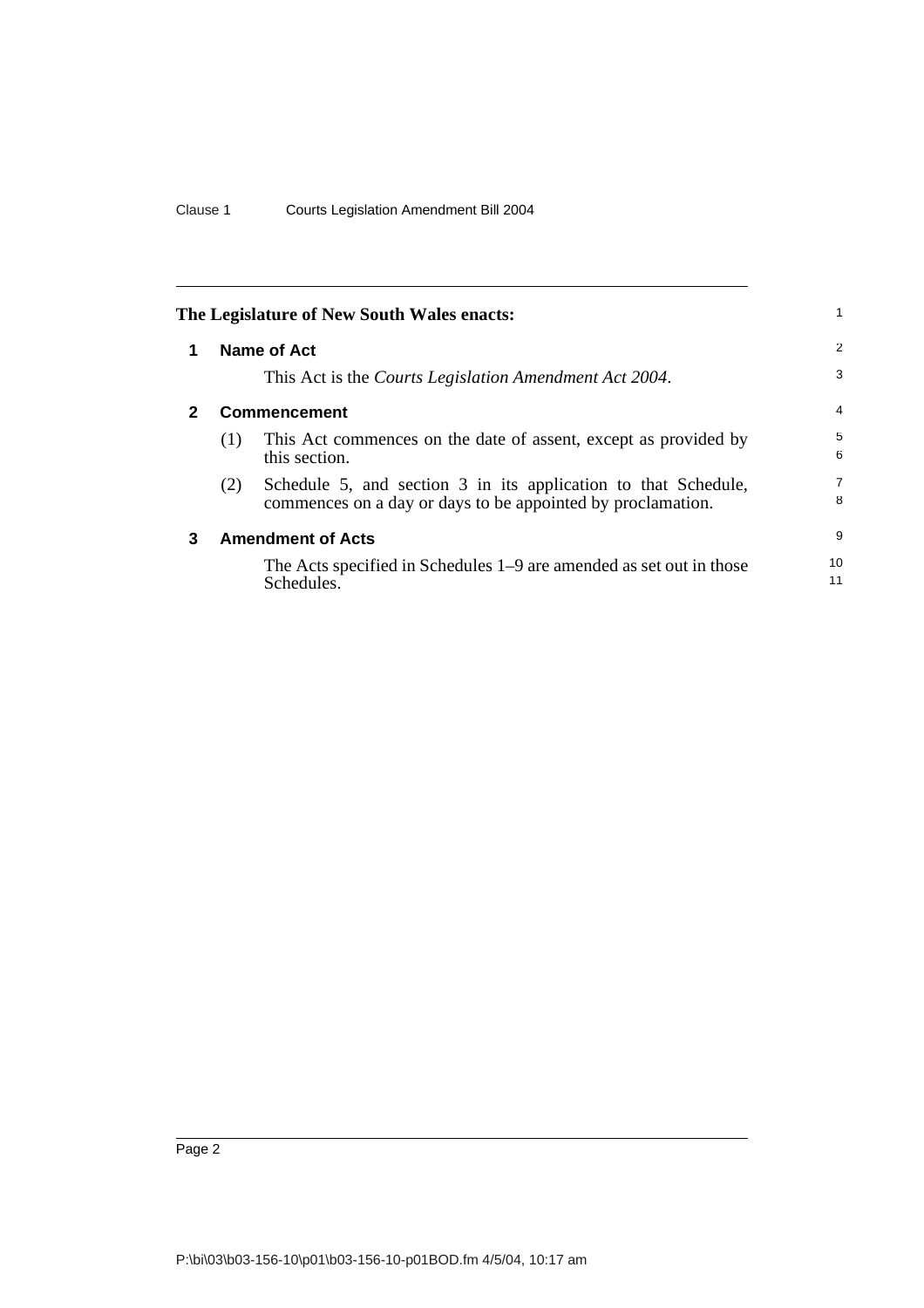Amendment of Children (Criminal Proceedings) Act 1987 No 55 Schedule 1

## <span id="page-12-0"></span>**Schedule 1 Amendment of Children (Criminal Proceedings) Act 1987 No 55**

(Section 3)

1 2 3

| <b>Section 33 Penalties</b> |                                                                                                                                      | $\overline{4}$           |
|-----------------------------|--------------------------------------------------------------------------------------------------------------------------------------|--------------------------|
|                             | Omit section 33 (1A) (b). Insert instead:                                                                                            | 5                        |
| (b)                         | must contain a condition to the effect that, during the<br>term of the bond, the person under bond will be of good<br>behaviour, and | 6<br>$\overline{7}$<br>8 |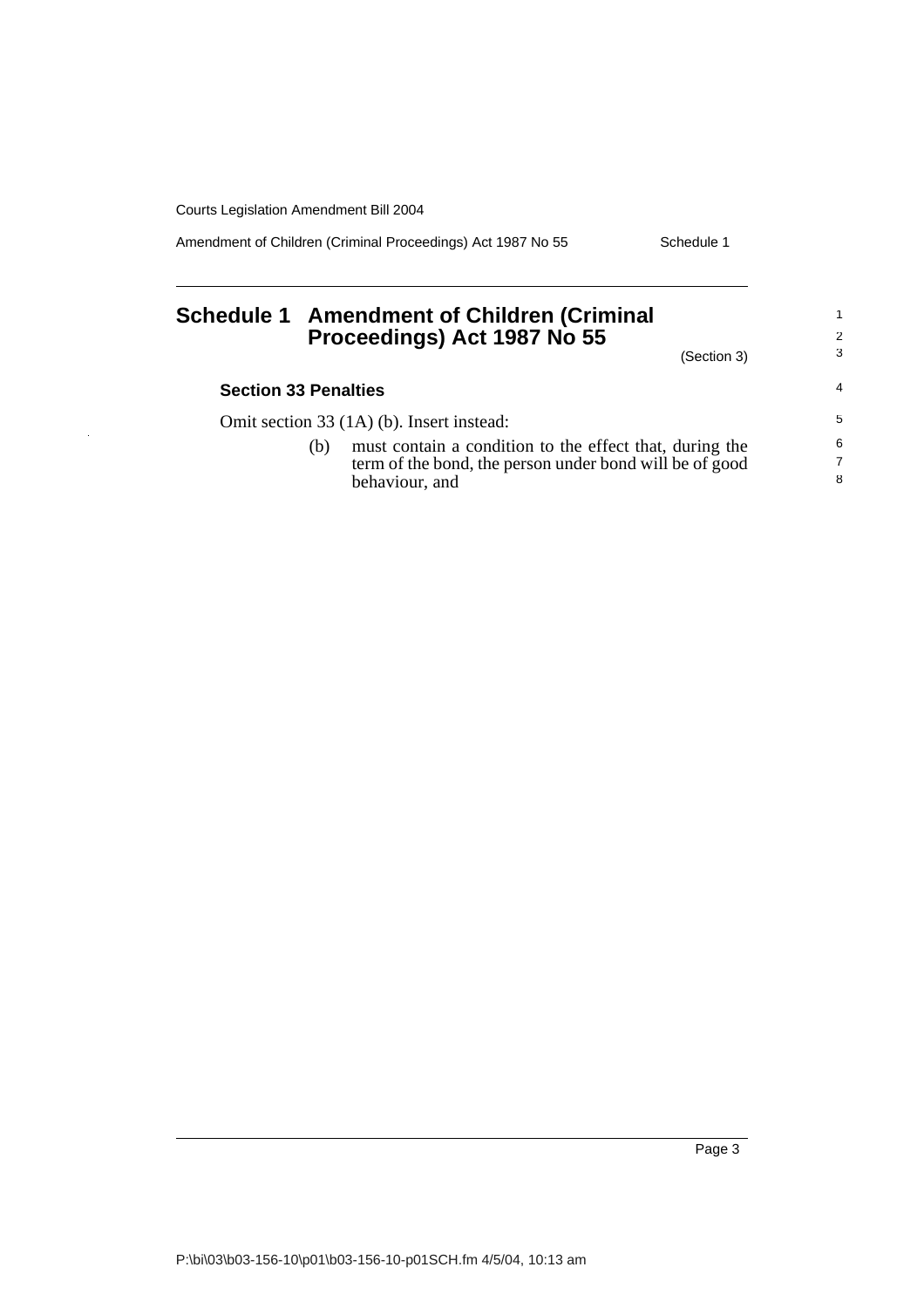## <span id="page-13-0"></span>**Schedule 2 Amendment of Commercial Arbitration Act 1984 No 160**

1 2

|       | (Section 3)                                                                                                                                                | 3                   |  |
|-------|------------------------------------------------------------------------------------------------------------------------------------------------------------|---------------------|--|
| [1]   | <b>Section 4 Definitions</b>                                                                                                                               | 4                   |  |
|       | Insert in alphabetical order in section $4(1)$ :                                                                                                           | 5                   |  |
|       | <i>assess</i> , in relation to costs, means assess under Division 6 of<br>Part 11 of the Legal Profession Act 1987.                                        | 6<br>$\overline{7}$ |  |
| [2]   | <b>Section 34 Costs</b>                                                                                                                                    | 8                   |  |
|       | Omit section 34 (1) (b). Insert instead:                                                                                                                   | 9                   |  |
|       | settle the amount (or any part of the amount) of costs to<br>(b)<br>be so paid, or arrange for the assessment of those costs<br>(or any part of them), and | 10<br>11<br>12      |  |
| $[3]$ | Section 34 (1) (c)                                                                                                                                         | 13                  |  |
|       | Omit "taxed". Insert instead "assessed".                                                                                                                   | 14                  |  |
| [4]   | <b>Section 34 (2)</b>                                                                                                                                      |                     |  |
|       | Omit "shall, except so far as taxed or settled by the arbitrator or umpire,<br>be taxable in the Court".                                                   | 16<br>17            |  |
|       | Insert instead "are to be assessed (except to the extent that they have been<br>settled by the arbitrator or umpire)".                                     |                     |  |
| [5]   | Section 35 Assessment of arbitrator's or umpire's fees and<br>expenses                                                                                     | 20<br>21            |  |
|       | Omit "taxed in the Court" wherever occurring in section $35(1)(b)$ , (2) and<br>(4).                                                                       | 22<br>23            |  |
|       | Insert instead "assessed".                                                                                                                                 | 24                  |  |
| [6]   | <b>Section 35 (3)</b>                                                                                                                                      | 25                  |  |
|       | Omit "appear and be heard on any taxation under this section".                                                                                             | 26                  |  |
|       | Insert instead "make written submissions to the costs assessor in respect<br>of any assessment required by this section".                                  | 27<br>28            |  |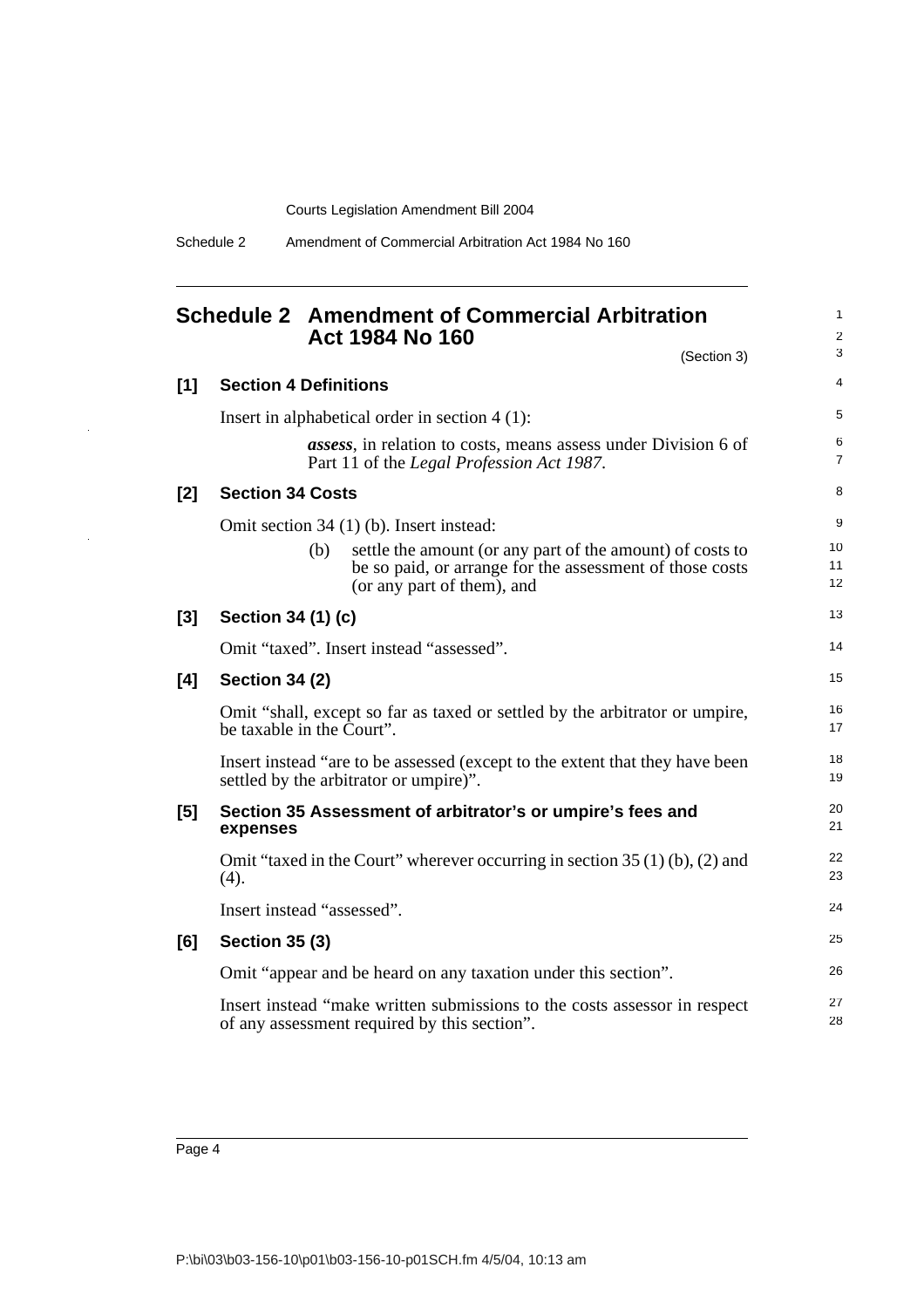$\hat{\mathcal{A}}$ 

| Amendment of Commercial Arbitration Act 1984 No 160<br>Schedule 2 |
|-------------------------------------------------------------------|
|-------------------------------------------------------------------|

| [7] |                          | <b>Section 35 (4)</b>                                                                                                                                 |                |
|-----|--------------------------|-------------------------------------------------------------------------------------------------------------------------------------------------------|----------------|
|     |                          | Omit "reasonable on taxation".                                                                                                                        | $\overline{2}$ |
|     |                          | Insert instead "fair and reasonable on assessment".                                                                                                   | 3              |
| [8] |                          | <b>Section 35A</b>                                                                                                                                    | 4              |
|     | Insert after section 35: |                                                                                                                                                       |                |
|     | 35A                      | Application of Division 6 of Part 11 of Legal Profession<br><b>Act 1987</b>                                                                           | 6<br>7         |
|     |                          | For the purposes of sections 34 and 35, Division 6 of Part 11<br>of the <i>Legal Profession Act 1987</i> applies with any necessary<br>modifications. | 8<br>9<br>10   |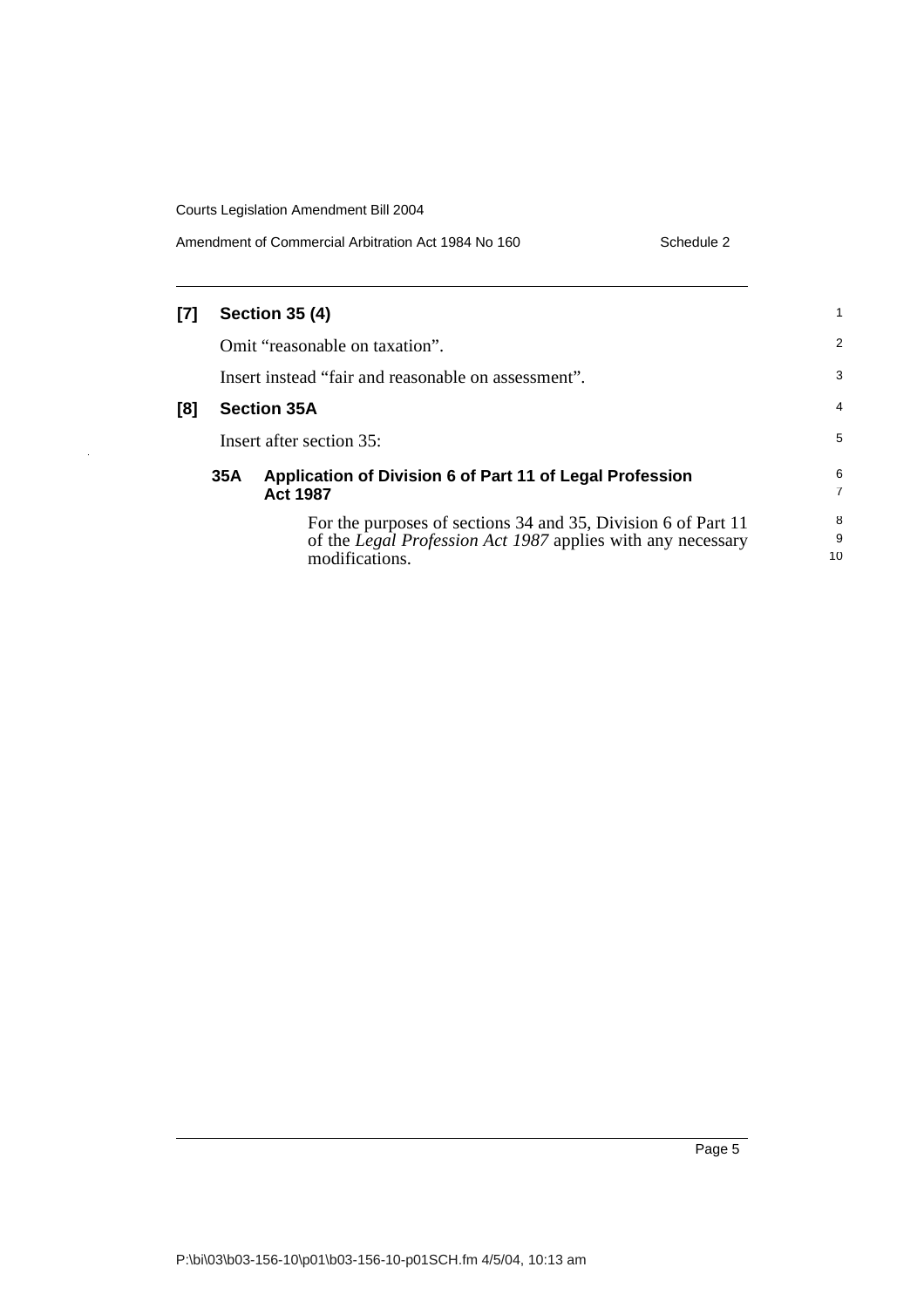Schedule 3 Amendment of Crimes (Local Courts Appeal and Review) Act 2001 No 120

#### <span id="page-15-0"></span>**Schedule 3 Amendment of Crimes (Local Courts Appeal and Review) Act 2001 No 120**

(Section 3)

1 2 3

| $[1]$ | <b>Section 11A</b>                 |                       |                    |                                                                                                                                                                                  | $\overline{4}$      |  |
|-------|------------------------------------|-----------------------|--------------------|----------------------------------------------------------------------------------------------------------------------------------------------------------------------------------|---------------------|--|
|       | Insert after section 11:           |                       |                    |                                                                                                                                                                                  |                     |  |
|       | 11A                                |                       |                    | Appeals as of right against Local Court's refusal of application<br>for annulment of conviction or sentence                                                                      | 6<br>$\overline{7}$ |  |
|       |                                    | (1)                   | refusal.           | Any defendant whose application under section 4 for<br>annulment of a conviction or sentence has been refused by the<br>Local Court may appeal to the District Court against the | 8<br>9<br>10<br>11  |  |
|       |                                    | (2)                   |                    | An appeal under this section must be made within 28 days<br>after the Local Court notifies the defendant of its refusal of the<br>application.                                   | 12<br>13<br>14      |  |
|       |                                    | (3)                   |                    | Not more than one appeal may be made under this section in<br>respect of any particular conviction or sentence.                                                                  | 15<br>16            |  |
| [2]   |                                    |                       |                    | Section 13 Late applications for leave to appeal                                                                                                                                 | 17                  |  |
|       | Insert after section 13 $(1)$ (a): |                       |                    |                                                                                                                                                                                  | 18                  |  |
|       |                                    |                       | $\left( a1\right)$ | by any defendant by whom an appeal could be made<br>under section 11A, but for section 11A $(2)$ , and                                                                           | 19<br>20            |  |
| [3]   |                                    | <b>Section 13 (2)</b> |                    |                                                                                                                                                                                  | 21                  |  |
|       |                                    |                       |                    | Insert ", or the relevant application under section 4 is refused, as the case<br>may require" after "made or imposed".                                                           | 22<br>23            |  |
| [4]   | appeal                             |                       |                    | Section 14 Lodgment of appeals and applications for leave to                                                                                                                     | 24<br>25            |  |
|       |                                    |                       |                    | Insert "or 11A" after "section 11" in section 14 (1).                                                                                                                            | 26                  |  |
| [5]   |                                    | <b>Section 14 (4)</b> |                    |                                                                                                                                                                                  | 27                  |  |
|       | Insert ", 11A" after "section 11". |                       |                    |                                                                                                                                                                                  |                     |  |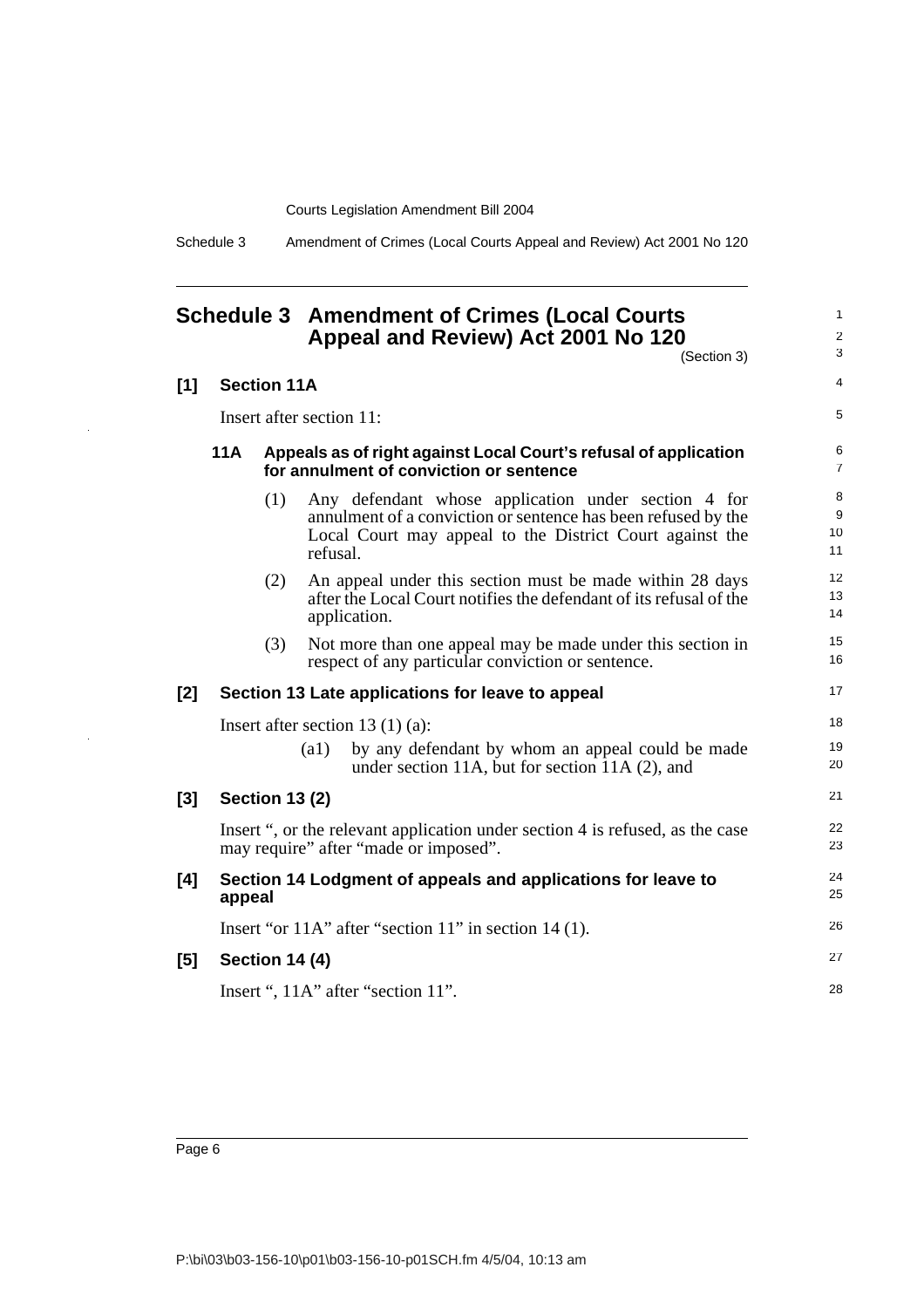Amendment of Crimes (Local Courts Appeal and Review) Act 2001 No 120 Schedule 3

| [6]   | <b>Section 16A</b>                                                                                                      |                   |                                                                                                                                                                                                                                                                                                                                                                                                                                                                           |                                              |  |
|-------|-------------------------------------------------------------------------------------------------------------------------|-------------------|---------------------------------------------------------------------------------------------------------------------------------------------------------------------------------------------------------------------------------------------------------------------------------------------------------------------------------------------------------------------------------------------------------------------------------------------------------------------------|----------------------------------------------|--|
|       | Insert after section 16:                                                                                                |                   |                                                                                                                                                                                                                                                                                                                                                                                                                                                                           |                                              |  |
|       | 16A<br>Determination of appeals against Local Court's refusal of<br>application for annulment of conviction or sentence |                   |                                                                                                                                                                                                                                                                                                                                                                                                                                                                           |                                              |  |
|       |                                                                                                                         | (1)               | The District Court may determine an application under<br>section 11A by dismissing the application or by granting it.                                                                                                                                                                                                                                                                                                                                                     | 5<br>6                                       |  |
|       |                                                                                                                         | (2)               | Pending the determination of the application, the District<br>Court may stay the execution of the sentence concerned<br>subject to such terms and conditions as it thinks fit.                                                                                                                                                                                                                                                                                            | $\overline{7}$<br>8<br>9                     |  |
|       |                                                                                                                         | (3)               | If the District Court grants the application, the District Court<br>must remit the matter to the Local Court.                                                                                                                                                                                                                                                                                                                                                             | 10<br>11                                     |  |
|       |                                                                                                                         | (4)               | The Local Court is to deal under section 9 with any matter<br>remitted to it under this section as if the application under<br>section 4 in respect of the matter had been granted by the<br>Local Court.                                                                                                                                                                                                                                                                 | 12 <sup>2</sup><br>13<br>14<br>15            |  |
| $[7]$ |                                                                                                                         |                   | Schedule 1 Savings, transitional and other provisions                                                                                                                                                                                                                                                                                                                                                                                                                     | 16                                           |  |
|       | Insert at the end of clause $1(1)$ :                                                                                    |                   |                                                                                                                                                                                                                                                                                                                                                                                                                                                                           |                                              |  |
|       |                                                                                                                         |                   | Courts Legislation Amendment Act 2004, but only in relation<br>to the amendments made to this Act                                                                                                                                                                                                                                                                                                                                                                         | 18<br>19                                     |  |
| [8]   |                                                                                                                         | <b>Schedule 1</b> |                                                                                                                                                                                                                                                                                                                                                                                                                                                                           | 20                                           |  |
|       |                                                                                                                         | numbers:          | Insert at the end of the Schedule, with appropriate Part and clause                                                                                                                                                                                                                                                                                                                                                                                                       | 21<br>22                                     |  |
|       | <b>Part</b>                                                                                                             |                   | Provision consequent on enactment of<br><b>Courts Legislation Amendment</b><br><b>Act 2004</b>                                                                                                                                                                                                                                                                                                                                                                            | 23<br>24<br>25                               |  |
|       | Appeal against refusal of application under section 4                                                                   |                   |                                                                                                                                                                                                                                                                                                                                                                                                                                                                           | 26                                           |  |
|       |                                                                                                                         |                   | Sections 11A and 16A, as inserted by the Courts Legislation<br>Amendment Act 2004, and sections 13 and 14 as amended by<br>that Act, extend to apply to and in respect of an application<br>under section 4 that was refused by the Local Court before the<br>commencement of Schedule 3 to that Act, unless, on that<br>commencement, an appeal against the relevant conviction or<br>sentence is pending in the District Court or has been dealt<br>with by that Court. | 27<br>28<br>29<br>30<br>31<br>32<br>33<br>34 |  |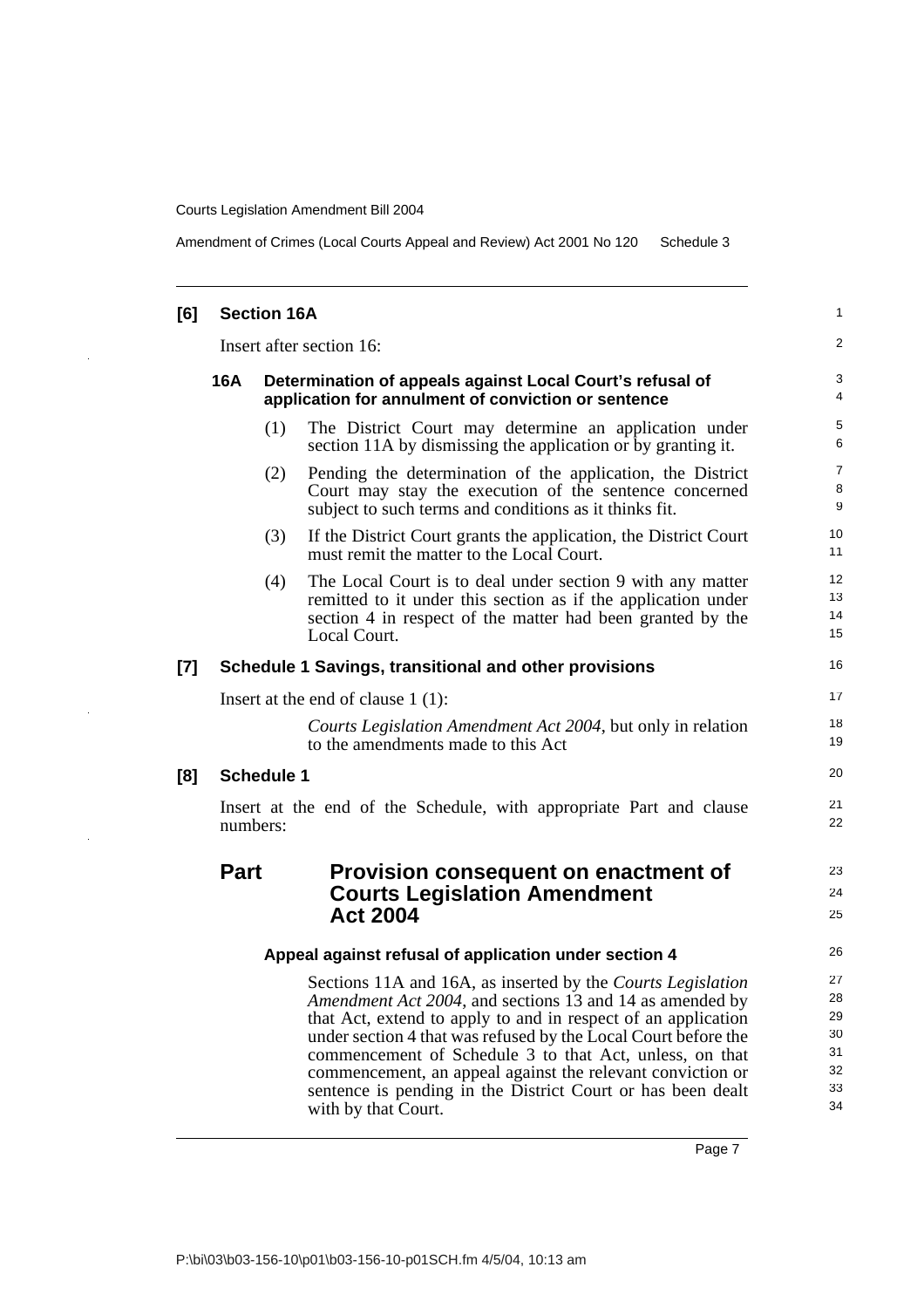Schedule 4 Amendment of Crimes (Sentencing Procedure) Act 1999 No 92

<span id="page-17-0"></span>

|       |                       | <b>Schedule 4 Amendment of Crimes (Sentencing</b><br>Procedure) Act 1999 No 92<br>(Section 3)                                                                                                                                                                                                                                                                                                                                                                                                         | 1<br>2<br>3                                  |
|-------|-----------------------|-------------------------------------------------------------------------------------------------------------------------------------------------------------------------------------------------------------------------------------------------------------------------------------------------------------------------------------------------------------------------------------------------------------------------------------------------------------------------------------------------------|----------------------------------------------|
| $[1]$ |                       | Section 32 Prosecutor may file list of additional charges                                                                                                                                                                                                                                                                                                                                                                                                                                             | $\overline{4}$                               |
|       |                       | Omit section $32(4)(a)$ .                                                                                                                                                                                                                                                                                                                                                                                                                                                                             | 5                                            |
| $[2]$ |                       | Sections 62 and 73                                                                                                                                                                                                                                                                                                                                                                                                                                                                                    | 6                                            |
|       |                       | Omit "in or to the effect of the form prescribed by the regulations and"<br>from section 62 $(2)$ and 73 $(2)$ wherever occurring.                                                                                                                                                                                                                                                                                                                                                                    | $\overline{7}$<br>8                          |
| $[3]$ |                       | Sections 66 and 78                                                                                                                                                                                                                                                                                                                                                                                                                                                                                    | 9                                            |
|       |                       | Omit", in the form prescribed by the regulations," from sections $66(1)(f)$<br>and 78 $(1)$ $(c)$ and $(d)$ wherever occurring.                                                                                                                                                                                                                                                                                                                                                                       | 10<br>11                                     |
| [4]   |                       | Section 86 Suitability of offender for community service work                                                                                                                                                                                                                                                                                                                                                                                                                                         | 12                                           |
|       |                       | Omit section $86(1)$ (e).                                                                                                                                                                                                                                                                                                                                                                                                                                                                             | 13                                           |
| [5]   | <b>Section 86 (5)</b> |                                                                                                                                                                                                                                                                                                                                                                                                                                                                                                       | 14                                           |
|       |                       | Insert after section 86 $(4)$ :                                                                                                                                                                                                                                                                                                                                                                                                                                                                       | 15                                           |
|       | (5)                   | If a court makes a community service order in respect of an<br>offender, the offender must, as soon as practicable (having<br>regard to sections 92 and 93) after the order is made, sign an<br>undertaking to comply with the offender's obligations under<br>the order. If the offender refuses to sign such an undertaking,<br>the offender may be brought before the court and the court<br>may revoke the community service order and impose such<br>other sentence as it considers appropriate. | 16<br>17<br>18<br>19<br>20<br>21<br>22<br>23 |
| [6]   |                       | <b>Section 103 Regulations</b>                                                                                                                                                                                                                                                                                                                                                                                                                                                                        | 24                                           |
|       |                       | Insert at the end of section 103:                                                                                                                                                                                                                                                                                                                                                                                                                                                                     | 25                                           |
|       | (2)                   | In particular, the regulations may make provision for or with<br>respect to the following:                                                                                                                                                                                                                                                                                                                                                                                                            | 26<br>27                                     |
|       |                       | the information or other matter to be contained in any<br>(a)<br>notice, order, warrant, undertaking or other document<br>that by or under this Act is required or permitted to be<br>prepared,                                                                                                                                                                                                                                                                                                       | 28<br>29<br>30<br>31                         |

Page 8

J.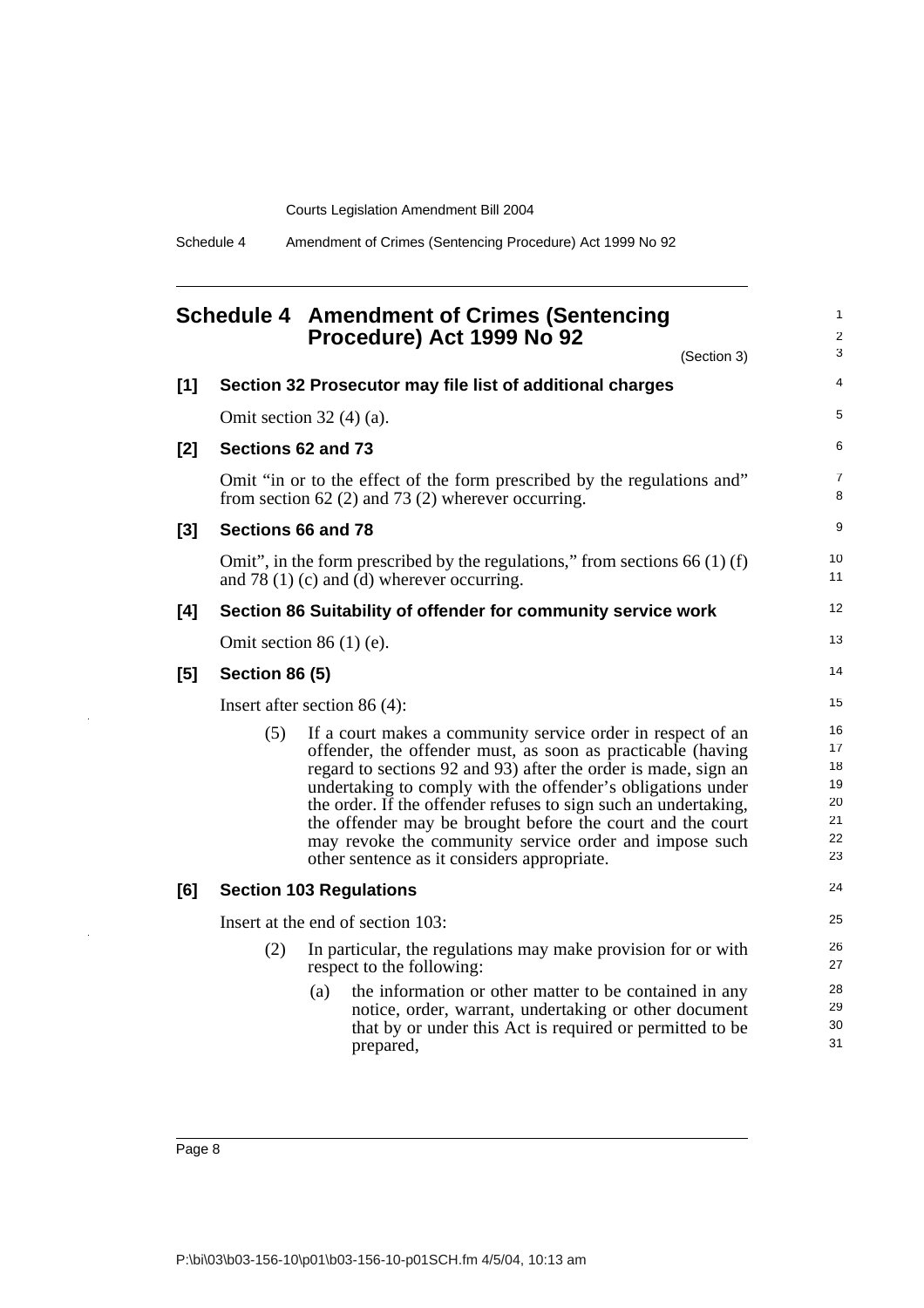**[8]** 

 $\hat{\boldsymbol{\beta}}$ 

Amendment of Crimes (Sentencing Procedure) Act 1999 No 92 Schedule 4

|     | (b)               | requiring any such document to be in a form approved<br>by the Minister,                                                                                                                                                                                                                                                                            | $\mathbf{1}$<br>2                |
|-----|-------------------|-----------------------------------------------------------------------------------------------------------------------------------------------------------------------------------------------------------------------------------------------------------------------------------------------------------------------------------------------------|----------------------------------|
|     | (c)               | the manner of service of any such document.                                                                                                                                                                                                                                                                                                         | 3                                |
| [7] |                   | Schedule 2 Savings, transitional and other provisions                                                                                                                                                                                                                                                                                               | $\overline{4}$                   |
|     |                   | Insert at the end of clause $1(1)$ :                                                                                                                                                                                                                                                                                                                | 5                                |
|     |                   | Courts Legislation Amendment Act 2004 (but only to the<br>extent that it amends this Act)                                                                                                                                                                                                                                                           | 6<br>$\overline{7}$              |
| [8] | <b>Schedule 2</b> |                                                                                                                                                                                                                                                                                                                                                     | 8                                |
|     | numbers:          | Insert at the end of the Schedule, with appropriate Part and clause                                                                                                                                                                                                                                                                                 | 9<br>10                          |
|     | <b>Part</b>       | Provision consequent on enactment of<br><b>Courts Legislation Amendment Act 2004</b>                                                                                                                                                                                                                                                                | 11<br>12                         |
|     |                   | <b>Prescribed forms</b>                                                                                                                                                                                                                                                                                                                             | 13                               |
|     |                   | A form to the effect of a form prescribed for the purpose of<br>section 32, 62, 66, 73 or 78 by a regulation in force<br>immediately before the commencement of Schedule 4 to the<br>Courts Legislation Amendment Act 2004 may be used for the<br>purpose of the relevant section until such time as regulations<br>are made under section 103 (2). | 14<br>15<br>16<br>17<br>18<br>19 |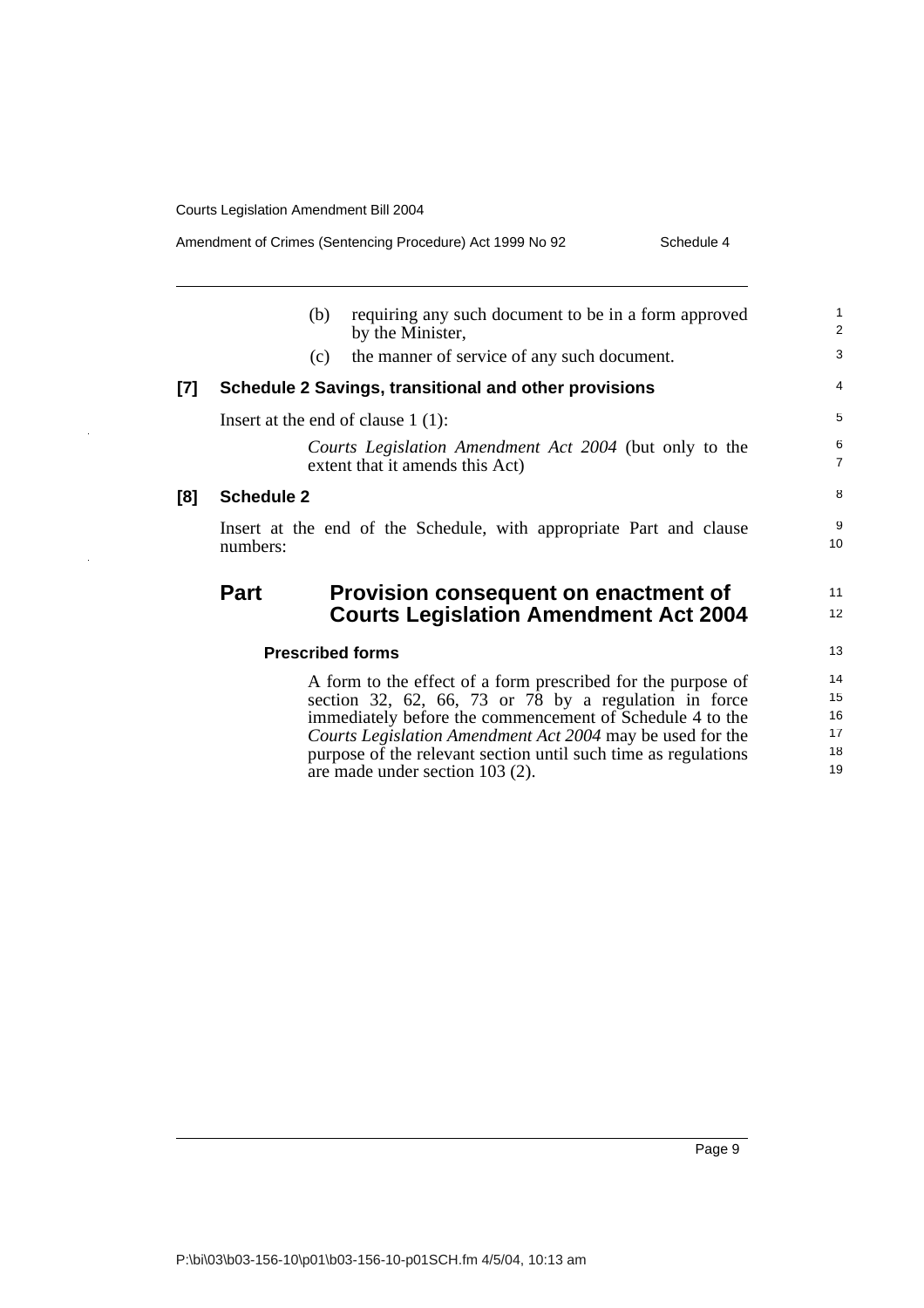<span id="page-19-0"></span>

| <b>No 16</b> |                                   |                                   |                   | <b>Schedule 5 Amendment of Criminal Appeal Act 1912</b>                                                                                                |                |
|--------------|-----------------------------------|-----------------------------------|-------------------|--------------------------------------------------------------------------------------------------------------------------------------------------------|----------------|
|              |                                   |                                   |                   | (Section 3)                                                                                                                                            | 3              |
| [1]          |                                   |                                   |                   | Section 9 Revesting and restitution of property                                                                                                        | 4              |
|              |                                   |                                   |                   | Omit "giving the court" from section $9(1)(a)$ .                                                                                                       | 5              |
|              |                                   |                                   |                   | Insert instead "lodging".                                                                                                                              | 6              |
| $[2]$        |                                   |                                   |                   | Section 9 (1) (b) and (4) (b)                                                                                                                          | 7              |
|              |                                   |                                   |                   | Omit "given" wherever occurring. Insert instead "lodged".                                                                                              | 8              |
| $[3]$        |                                   |                                   | Section 9 (1) (b) |                                                                                                                                                        | 9              |
|              |                                   |                                   |                   | Omit "giving". Insert instead "lodgment".                                                                                                              | 10             |
| [4]          |                                   | <b>Section 10</b>                 |                   |                                                                                                                                                        | 11             |
|              | Omit the section. Insert instead: |                                   |                   |                                                                                                                                                        | 12             |
|              | 10                                | Method and time for making appeal |                   |                                                                                                                                                        | 13             |
|              |                                   | (1)                               |                   | The provisions of this section apply to an appeal, or<br>application for leave to appeal, under this Act against a<br>person's conviction or sentence. | 14<br>15<br>16 |
|              |                                   | (2)                               |                   | The appellant is required to lodge the relevant notice of<br>intention with:                                                                           | 17<br>18       |
|              |                                   |                                   | (a)               | the registrar of the court, or                                                                                                                         | 19             |
|              |                                   |                                   | (b)               | the person in charge of the place where the appellant is<br>in custody, or                                                                             | 20<br>21       |
|              |                                   |                                   | (c)               | the registrar of the court of trial (but not if the court of<br>trial was the Drug Court or the Land and Environment<br>Court).                        | 22<br>23<br>24 |
|              |                                   | (3)                               |                   | The relevant notice of intention:                                                                                                                      | 25             |
|              |                                   |                                   | (a)               | must comply with the rules of court, and                                                                                                               | 26             |
|              |                                   |                                   | (b)               | must be lodged within 28 days after the relevant<br>conviction or the imposition of the relevant sentence (as<br>the case may require).                | 27<br>28<br>29 |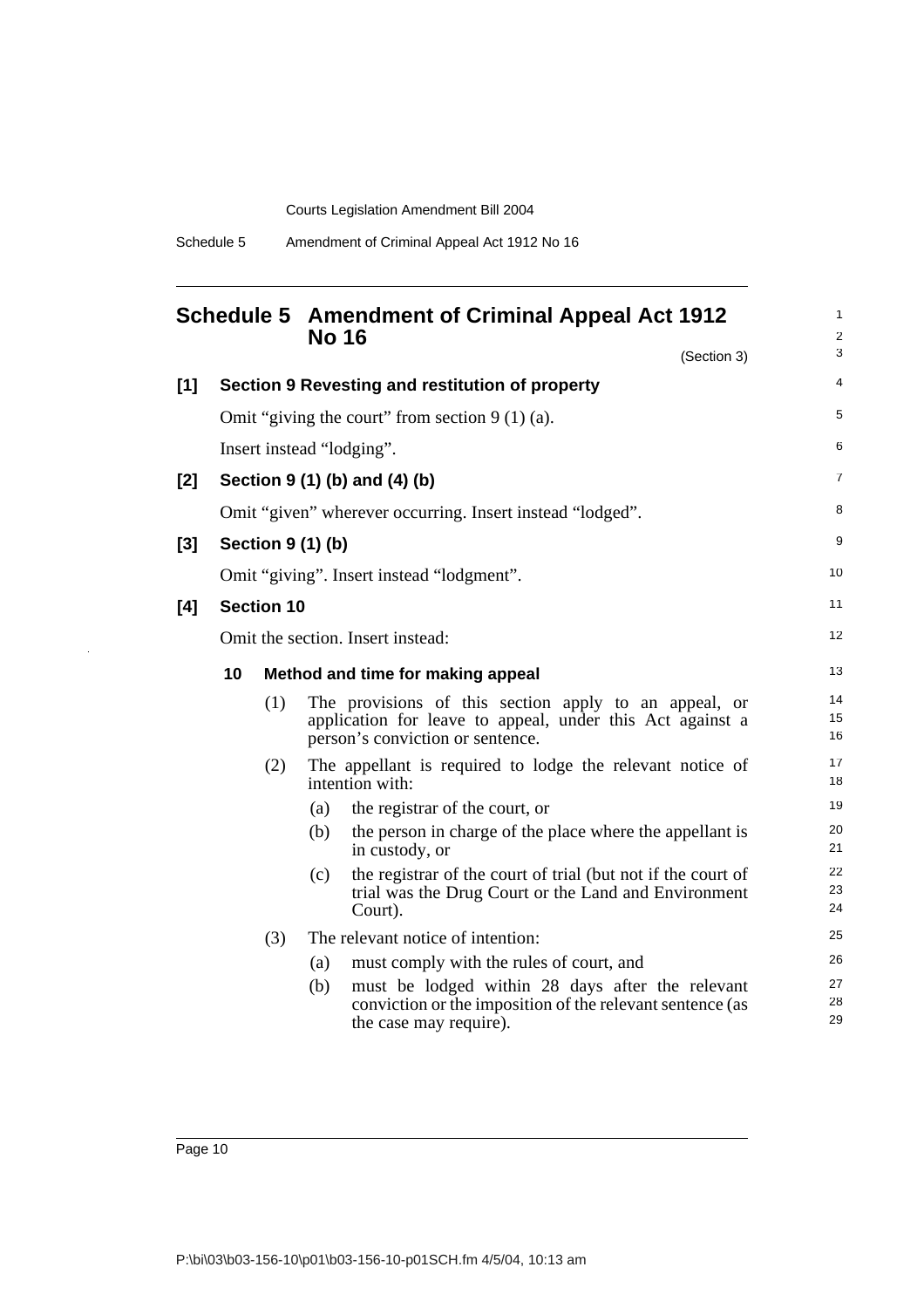Amendment of Criminal Appeal Act 1912 No 16 Schedule 5 Schedule 5

- (4) The court may, at any time, extend the time within which the relevant notice of intention is required to be lodged or, if the rules of court so permit, dispense with the requirement for the notice.
- (5) The appeal, or application for leave to appeal, is to be lodged with the registrar of the court or the registrar of the court of trial (unless that court was the Drug Court or the Land and Environment Court) in accordance with the rules of court, which may include:
	- (a) provision with respect to any statement of grounds of appeal, transcripts, exhibits or other documents or things to accompany the appeal or application, and
	- (b) provision with respect to the timely institution and prosecution of the appeal or application, and
	- (c) provision with respect to the period during which the relevant notice of intention has effect.
- (6) For the purposes of any other Act or statutory instrument (whether enacted or made before or after the commencement of this subsection):
	- (a) the period provided for making or lodging an appeal or notice of appeal to the court against a conviction or sentence is taken to be the period for lodging the relevant notice of intention with the registrar of the court, the person in charge of the place where the appellant is in custody or the registrar of the court of trial, and
	- (b) an appeal against a conviction or sentence is taken to be pending in the court if the relevant notice of intention has been duly lodged with the registrar of the court, the person in charge of the place where the appellant is in custody or the registrar of the court of trial, unless the appeal or application has not been made within any time it is required to be made by the rules of court.

|  | $(7)$ In this clause:                      |                                                     |    |  |
|--|--------------------------------------------|-----------------------------------------------------|----|--|
|  | <i>relevant notice of intention means:</i> |                                                     |    |  |
|  | (a)                                        | a notice of intention to appeal, or                 | 36 |  |
|  | (h)                                        | a notice of intention to apply for leave to appeal. | 37 |  |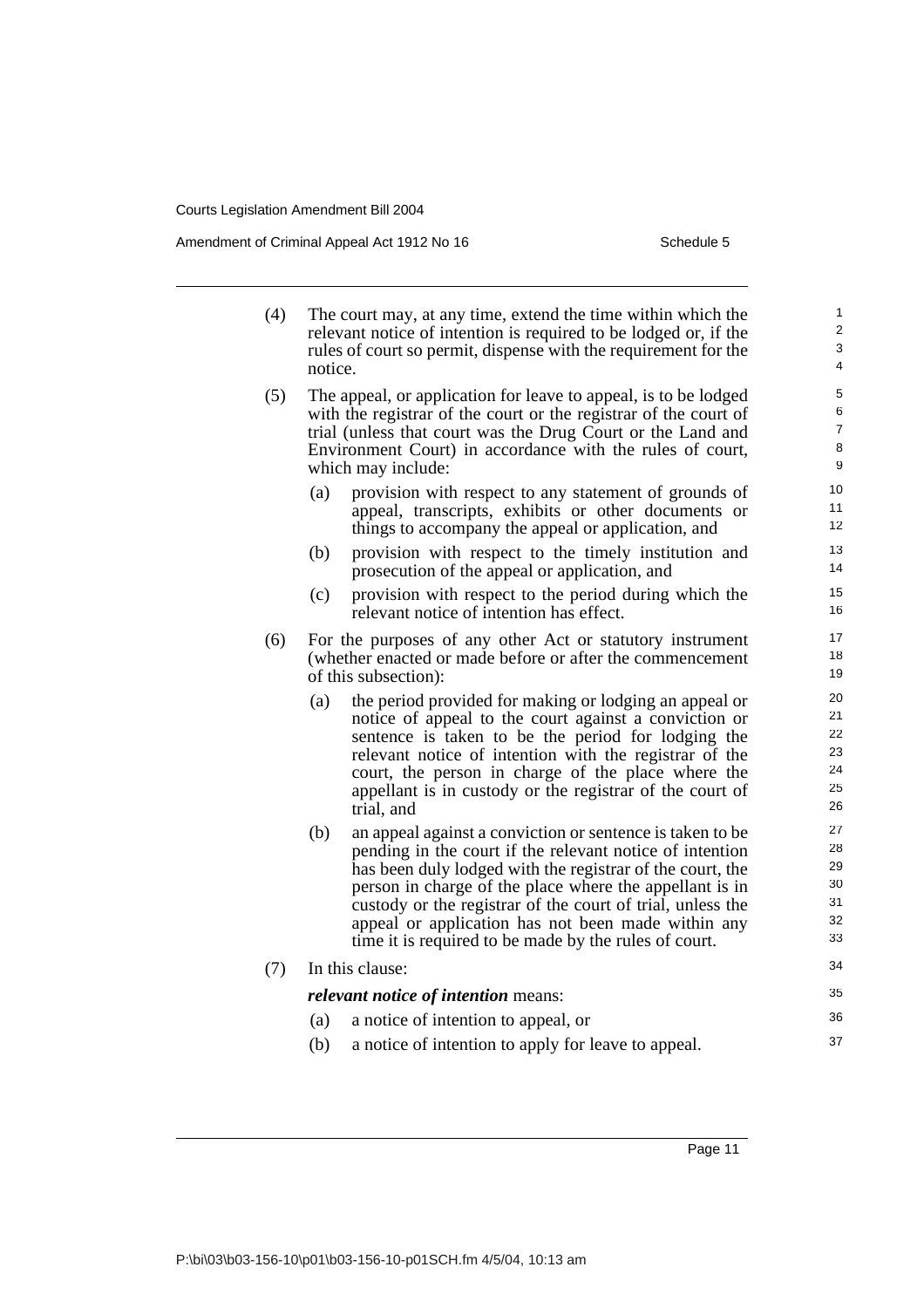Schedule 5 Amendment of Criminal Appeal Act 1912 No 16

*rules of court* means rules of court made for the purposes of this Act. **[5] Section 19 Duties of registrar with respect to notices of appeal** Omit section 19 (3). Insert instead: (3) The registrar must furnish the necessary forms and instructions in relation to notices of intention to appeal, or to apply for leave to appeal, under this Act to the following: (a) any person who demands them, (b) officers of courts, (c) persons in charge of places where convicted persons are in custody, (d) such other officers or persons as the registrar thinks fit. (4) A person in charge of a place where convicted persons are in custody must ensure that: (a) the forms and instructions referred to in subsection (3) are placed at the disposal of all such convicted persons at that place, and (b) any such notice that is given to the person is forwarded to the registrar of the court. **[6] Schedule 1 Savings and transitional provisions** Insert after clause 8: **9 Courts Legislation Amendment Act 2004** (1) This Act, as amended by Schedule 5 to the *Courts Legislation Amendment Act 2004*, applies in respect of any appeal made after the commencement of that Schedule. (2) Subclause (1) extends to apply in respect of an appeal in respect of which a relevant notice of intention (within the meaning of section 10) has been given before the commencement of the Schedule referred to in that subclause, but does not so apply as to require a further relevant notice of intention to be lodged. 1  $\overline{2}$ 3 4 5 6 7 8 9 10 11 12 13 14 15 16 17 18 19 20 21 22 23 24 25 26 27 28 29 30 31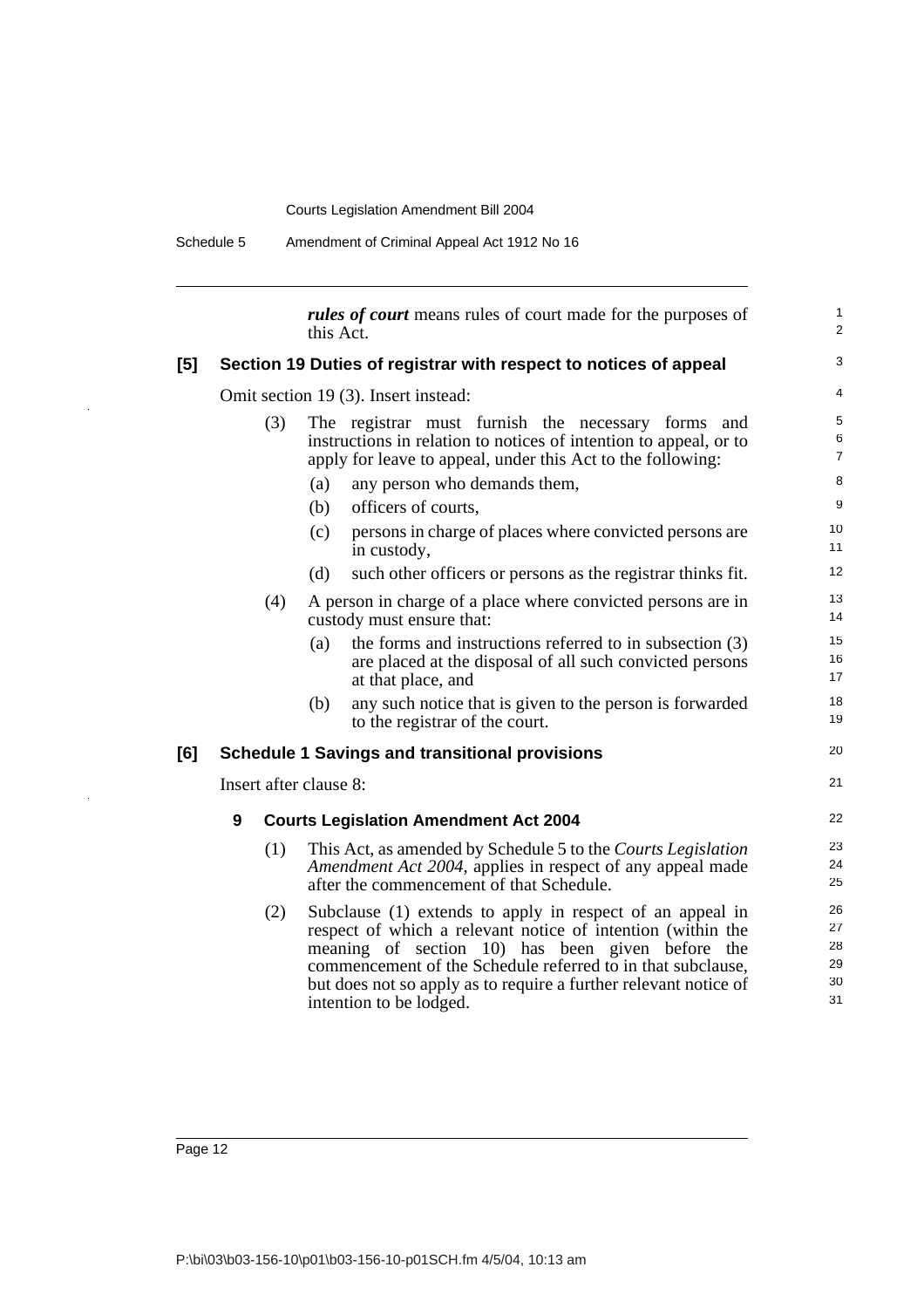Amendment of Criminal Procedure Act 1986 No 209 Schedule 6

<span id="page-22-0"></span>

|       | <b>Schedule 6 Amendment of Criminal Procedure</b><br>Act 1986 No 209                                                      | (Section 3)                                                               | 1<br>$\overline{\mathbf{c}}$<br>3 |
|-------|---------------------------------------------------------------------------------------------------------------------------|---------------------------------------------------------------------------|-----------------------------------|
| [1]   | <b>Section 52 Service of court attendance notices</b>                                                                     |                                                                           | $\overline{4}$                    |
|       | Insert "of a Magistrate or a registrar" after "except with leave" in<br>section 52 $(4)$ .                                |                                                                           | 5<br>6                            |
| [2]   | <b>Section 52 (5)</b>                                                                                                     |                                                                           | $\overline{7}$                    |
|       | Insert after section $52(4)$ :                                                                                            |                                                                           | 8                                 |
|       | (5)<br>the 7-day period referred to in that subsection.                                                                   | Leave may be granted under subsection (4) after the expiry of             | 9<br>10                           |
| $[3]$ | Section 177 Service of court attendance notices                                                                           |                                                                           | 11                                |
|       | Insert "of a Magistrate or a registrar" after "except with the leave" in<br>section 177 (4).                              |                                                                           | 12<br>13                          |
| [4]   | <b>Section 177 (5)</b>                                                                                                    |                                                                           | 14                                |
|       | Insert after section 177 (4):                                                                                             |                                                                           | 15                                |
|       | (5)<br>the 7-day period referred to in that subsection.                                                                   | Leave may be granted under subsection (4) after the expiry of             | 16<br>17                          |
| [5]   | Section 218 Public officers and police officers not personally<br>liable for costs                                        |                                                                           | 18<br>19                          |
|       | Insert "or a police officer" after "public officer" wherever occurring in<br>section 218 (1).                             |                                                                           | 20<br>21                          |
| [6]   | Section 222 Issue of subpoenas                                                                                            |                                                                           | 22                                |
|       | Omit "If the prosecutor in proceedings is a public officer, the public<br>officer may" from section $22\overline{2}$ (2). |                                                                           | 23<br>24                          |
|       | police officer, the officer may".                                                                                         | Insert instead "If the prosecutor in proceedings is a public officer or a | 25<br>26                          |
| $[7]$ | <b>Section 224 Conduct money</b>                                                                                          |                                                                           | 27                                |
|       | Insert "or a police officer" after "public officer".                                                                      |                                                                           | 28                                |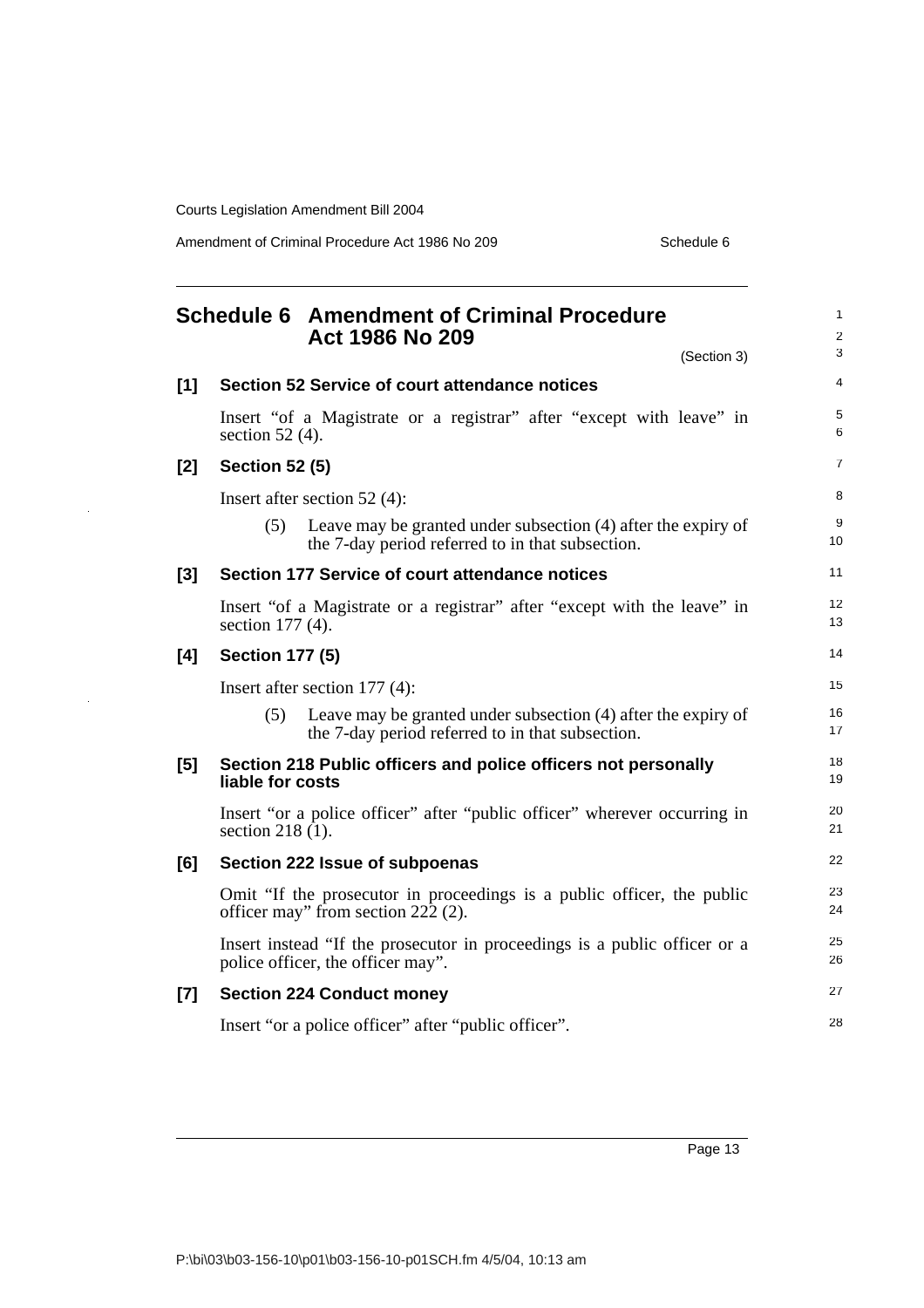Schedule 7 Amendment of District Court Act 1973 No 9

<span id="page-23-0"></span>

|       |                                                            |                      | Schedule 7 Amendment of District Court Act 1973 No 9<br>(Section 3)                                                                                                                                                                                                                                  | $\mathbf{1}$<br>2          |  |  |  |
|-------|------------------------------------------------------------|----------------------|------------------------------------------------------------------------------------------------------------------------------------------------------------------------------------------------------------------------------------------------------------------------------------------------------|----------------------------|--|--|--|
| [1]   |                                                            |                      | <b>Section 4 Definitions: general</b>                                                                                                                                                                                                                                                                | 3                          |  |  |  |
|       |                                                            |                      | Insert in alphabetical order in section $4(1)$ :                                                                                                                                                                                                                                                     | 4                          |  |  |  |
|       | <b>Principal Registrar</b> means the registrar for Sydney. |                      |                                                                                                                                                                                                                                                                                                      |                            |  |  |  |
| $[2]$ |                                                            |                      | Part 2, Division 5, Subdivision 1                                                                                                                                                                                                                                                                    | 6                          |  |  |  |
|       |                                                            |                      | Insert before section 18G:                                                                                                                                                                                                                                                                           | $\overline{7}$             |  |  |  |
|       |                                                            | <b>Subdivision 1</b> | <b>Judicial Registrar</b>                                                                                                                                                                                                                                                                            | 8                          |  |  |  |
|       | 18FA                                                       |                      | Appointment and qualifications of Judicial Registrar                                                                                                                                                                                                                                                 | 9                          |  |  |  |
|       |                                                            | (1)                  | The Minister may appoint any qualified person to be the<br>Judicial Registrar of the Court.                                                                                                                                                                                                          | 10<br>11                   |  |  |  |
|       |                                                            | (2)                  | A person is qualified for appointment as the Judicial Registrar<br>if the person is, or is eligible to be, admitted as a legal<br>practitioner of any court of a State or Territory or of the High<br>Court.                                                                                         | 12<br>13<br>14<br>15       |  |  |  |
|       |                                                            | (3)                  | The Judicial Registrar is to devote the whole of his or her time<br>to the office of Judicial Registrar.                                                                                                                                                                                             | 16<br>17                   |  |  |  |
|       |                                                            | (4)                  | The Public Sector Employment and Management Act 2002<br>does not apply to or in respect of the Judicial Registrar and, in<br>particular, Chapter 5 of that Act does not apply to the person<br>appointed to the office of Judicial Registrar.                                                        | 18<br>19<br>20<br>21       |  |  |  |
|       |                                                            | (5)                  | The Judicial Registrar is an officer of the Court.                                                                                                                                                                                                                                                   | 22                         |  |  |  |
|       |                                                            | (6)                  | Schedule 1A has effect with respect to the Judicial Registrar.                                                                                                                                                                                                                                       | 23                         |  |  |  |
|       | <b>18FB</b>                                                |                      | <b>Powers of Judicial Registrar</b>                                                                                                                                                                                                                                                                  | 24                         |  |  |  |
|       |                                                            | (1)                  | The Judicial Registrar may, subject to the direction of the<br>Chief Judge, exercise such powers of the Court as are, by or<br>under this or any other Act, conferred on the Judicial<br>Registrar. The Judicial Registrar constitutes the Court for the<br>purpose of the exercise of those powers. | 25<br>26<br>27<br>28<br>29 |  |  |  |
|       |                                                            | (2)                  | A judgment given, or an order (other than an interlocutory<br>order) made, by the Judicial Registrar may be set aside or<br>varied by the Court.                                                                                                                                                     | 30<br>31<br>32             |  |  |  |

Page 14

 $\bar{\mathcal{A}}$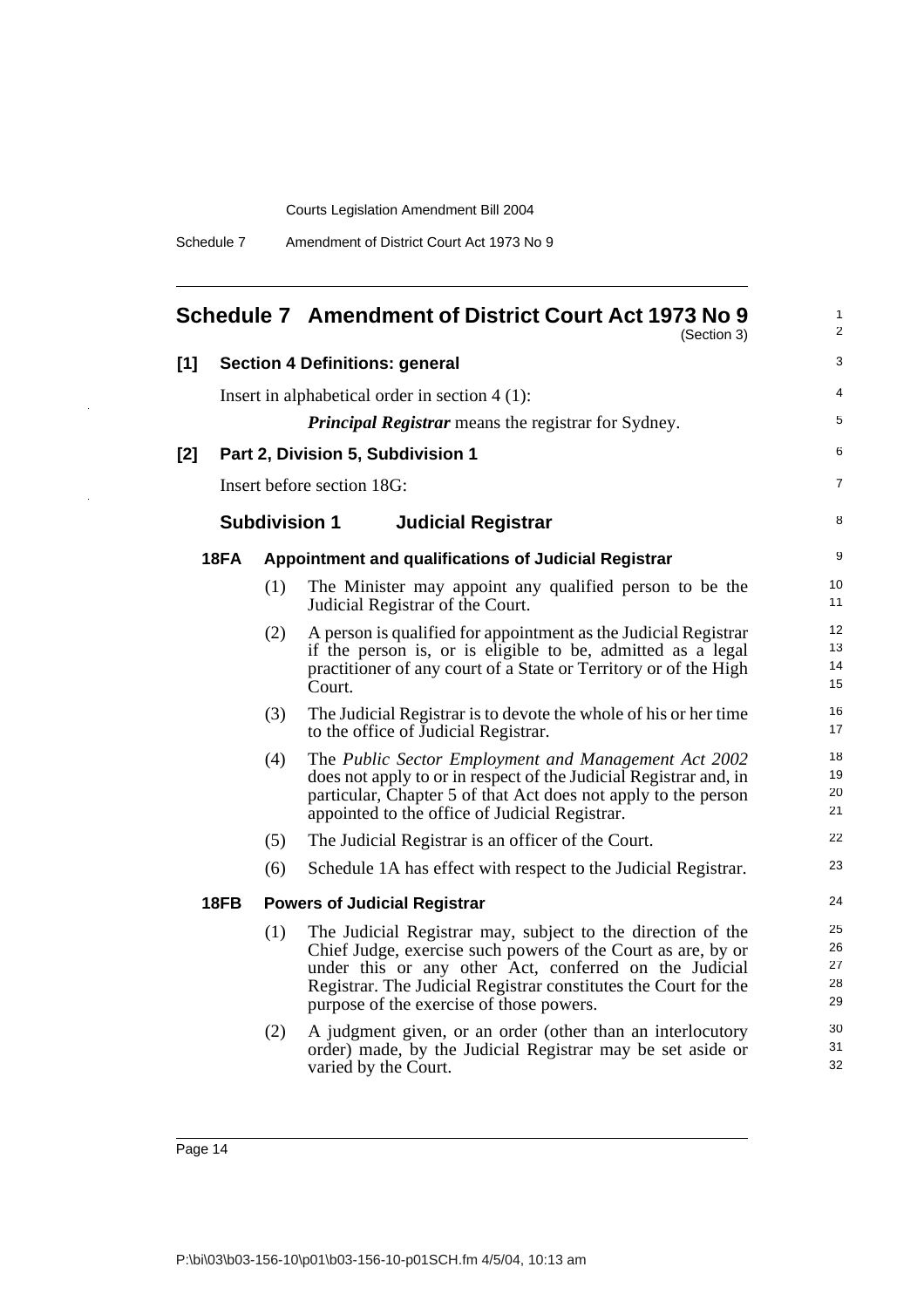Amendment of District Court Act 1973 No 9 Schedule 7

|     |      | (3)                | Subject to subsection (2), a judgment given or an order made<br>or a direction given by the Judicial Registrar has effect as a<br>judgment or order or direction of the Court, whether or not the<br>judgment, order or direction is within the powers of the<br>Judicial Registrar.                                | $\mathbf{1}$<br>$\overline{\mathbf{c}}$<br>3<br>4<br>5 |
|-----|------|--------------------|---------------------------------------------------------------------------------------------------------------------------------------------------------------------------------------------------------------------------------------------------------------------------------------------------------------------|--------------------------------------------------------|
|     | 18FC |                    | <b>Acting Judicial Registrar</b>                                                                                                                                                                                                                                                                                    | 6                                                      |
|     |      | (1)                | If there is a vacancy in the office of Judicial Registrar, or the<br>Judicial Registrar is absent from duty, the Minister may<br>appoint a person who is qualified for appointment as the<br>Judicial Registrar to act in the position of Judicial Registrar<br>for the period of the vacancy or absence from duty. | 7<br>8<br>9<br>10<br>11                                |
|     |      | (2)                | A person appointed under subsection $(1)$ has, for the period of<br>the appointment, all the entitlements, powers, authorities,<br>functions and duties of the Judicial Registrar and, for that<br>period, is taken to be the Judicial Registrar.                                                                   | 12<br>13<br>14<br>15                                   |
|     |      |                    | <b>Subdivision 2</b><br><b>Other registrars</b>                                                                                                                                                                                                                                                                     | 16                                                     |
| [3] |      |                    | <b>Section 18G Registrars</b>                                                                                                                                                                                                                                                                                       | 17                                                     |
|     |      | section $18G(2)$ . | Omit "The registrar for Sydney, and for any other proclaimed place" from                                                                                                                                                                                                                                            | 18<br>19                                               |
|     |      |                    | Insert instead "The Principal Registrar, and the registrar for any<br>proclaimed place".                                                                                                                                                                                                                            | 20<br>21                                               |
| [4] |      |                    | <b>Section 18G (3)</b>                                                                                                                                                                                                                                                                                              | 22                                                     |
|     |      |                    | Insert "(other than Sydney)" after "any proclaimed place".                                                                                                                                                                                                                                                          | 23                                                     |
| [5] |      |                    | <b>Section 18H Functions of registrars</b>                                                                                                                                                                                                                                                                          | 24                                                     |
|     |      |                    | Omit "The registrar for Sydney" from section 18H (3).                                                                                                                                                                                                                                                               | 25                                                     |
|     |      |                    | Insert instead "The Principal Registrar".                                                                                                                                                                                                                                                                           | 26                                                     |
| [6] |      |                    | <b>Section 18J Functions of assistant registrars</b>                                                                                                                                                                                                                                                                | 27                                                     |
|     |      |                    | Omit section 18J (1A). Insert instead:                                                                                                                                                                                                                                                                              | 28                                                     |
|     |      | (1A)               | An assistant Principal Registrar may exercise any or all of the<br>functions of the Principal Registrar in respect of any place in<br>the State.                                                                                                                                                                    | 29<br>30<br>31                                         |

Page 15

J.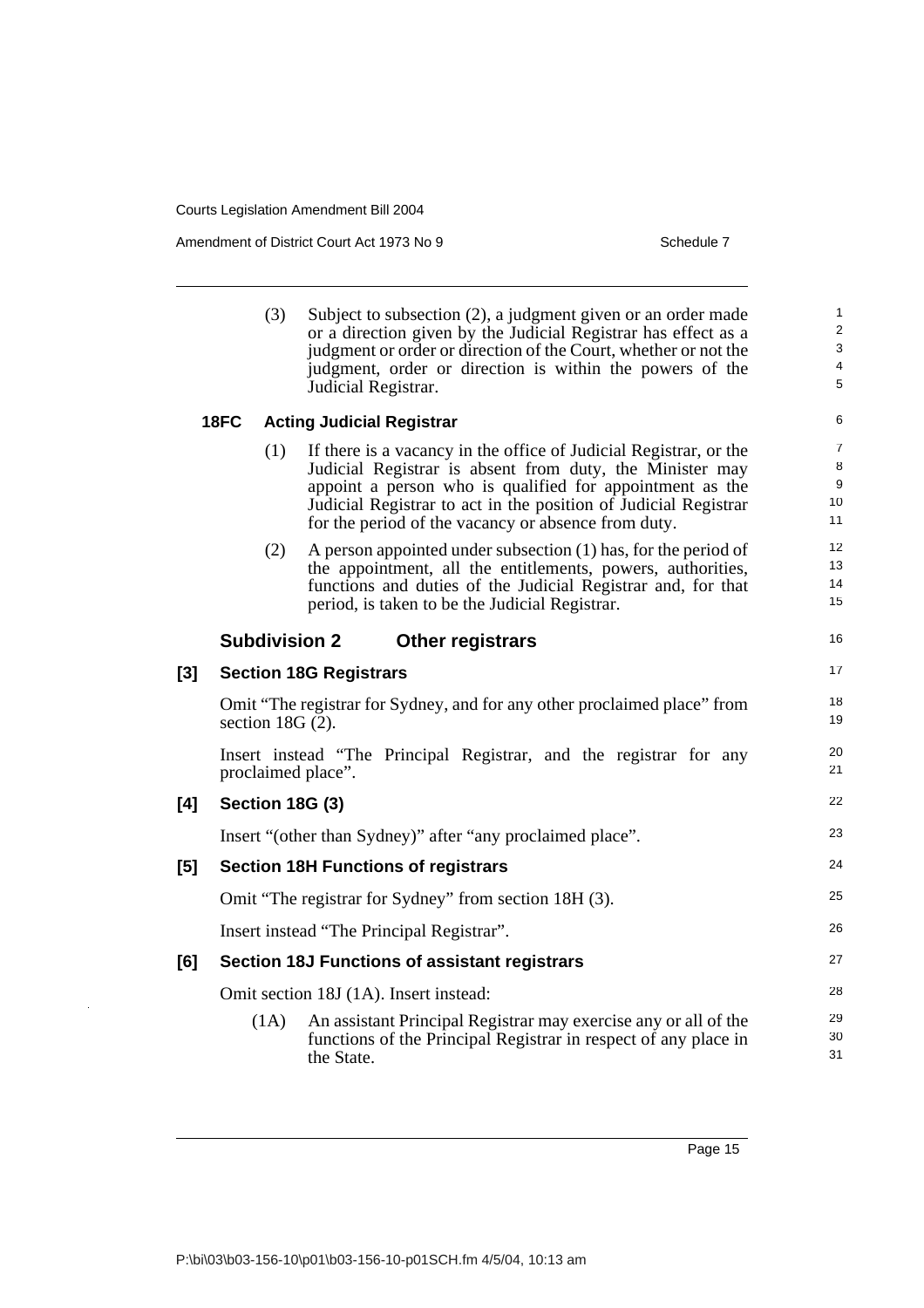Schedule 7 Amendment of District Court Act 1973 No 9

#### **[7] Part 3, Division 8A** Insert after section 142F: **Division 8A Residual jurisdiction of Court Subdivision 1 General 142G Definition** In this Division: *residual jurisdiction* means the jurisdiction conferred on the District Court by operation of the *Compensation Court Repeal Act 2002*. **Note.** The jurisdiction conferred on the District Court by operation of the *Compensation Court Repeal Act 2002* is the following jurisdiction: jurisdiction to examine, hear and determine all coal miner matters (within the meaning of the *Workplace Injury Management and Workers Compensation Act 1998*) except matters arising under Part 5 of the *Workers Compensation Act 1987*, (b) jurisdiction to make determinations under section 216A of the *Police Act 1990*, section 21 of the *Police Regulation (Superannuation) Act 1906*, section 29 of the *Sporting Injuries Insurance Act 1978* and sections 16 and 30 of the *Workers Compensation (Bush Fire, Emergency and Rescue Services) Act 1987*, (c) jurisdiction to determine appeals under section 8I of the *Workers' Compensation (Dust Diseases) Act 1942*. **142H Non-application of other Divisions** Subject to this Act and the rules, nothing in Division 2, 3, 7 or 8 (except for Subdivisions 6 and 7 of Division 3), and nothing in Division 9 or 9A, applies to or in respect of any proceedings under this Division. **Subdivision 2 Exercise of residual jurisdiction 142I Powers of Court when exercising residual jurisdiction** For the purposes of exercising its residual jurisdiction, the District Court has the same powers, authorities, duties and functions as the Compensation Court had under the *Compensation Court Act 1984* immediately before 1 January 2004. The powers conferred by this section are not limited by any other provisions of this Division. 1  $\mathfrak{p}$ 3 4 5 6 7 8 9 10 11 12 13 14 15 16 17 18 19 20 21 22 23 24 25 26 27 28 29 30 31 32 33 34 35 36

P:\bi\03\b03-156-10\p01\b03-156-10-p01SCH.fm 4/5/04, 10:13 am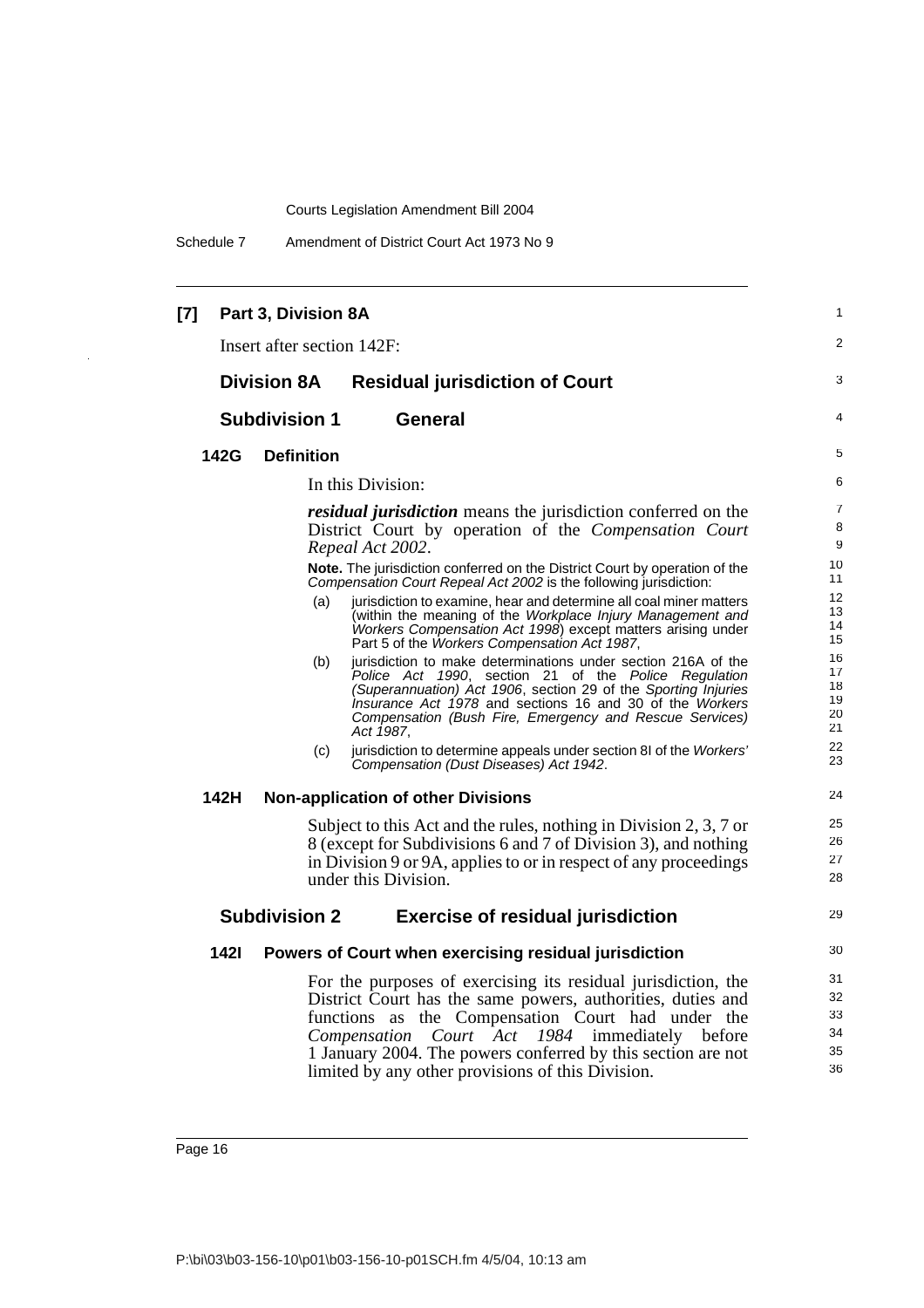Amendment of District Court Act 1973 No 9 Schedule 7

| 142J |     | Decisions of Court when exercising residual jurisdiction                                                                                            | $\mathbf{1}$   |
|------|-----|-----------------------------------------------------------------------------------------------------------------------------------------------------|----------------|
|      | (1) | The following apply in the exercise of the Court's residual<br>jurisdiction:                                                                        | 2<br>3         |
|      |     | a decision of the Court in any matter is to be on the real<br>(a)<br>merits and justice of the case,                                                | 4<br>5         |
|      |     | the Court is not bound to follow strict legal precedent,<br>(b)                                                                                     | 6              |
|      |     | (c)<br>subject to Subdivision 3:                                                                                                                    | $\overline{7}$ |
|      |     | (i)<br>a decision or proceeding of the Court is not<br>vitiated by reason of any informality or want of<br>form, and                                | 8<br>9<br>10   |
|      |     | (ii)<br>a decision or proceeding of the Court is not liable<br>to be appealed against, reviewed, quashed or<br>called in question by any court, and | 11<br>12<br>13 |
|      |     | (iii)<br>no proceedings, whether for an order in the nature                                                                                         | 14             |
|      |     | of prohibition, certiorari or mandamus or for a                                                                                                     | 15<br>16       |
|      |     | declaration or injunction or for any other relief,<br>lie in respect of any decision or proceeding of the                                           | 17             |
|      |     | Court relating to, or on the face of the                                                                                                            | 18             |
|      |     | proceedings appearing to relate to, any matter                                                                                                      | 19             |
|      |     | within its residual jurisdiction, and                                                                                                               | 20             |
|      |     | the validity of any decision or proceeding of the<br>(iv)<br>Court cannot be challenged in any manner.                                              | 21<br>22       |
|      | (2) | Nothing in subsection (1) prevents the Court from<br>reconsidering any matter that has been dealt with by it in its                                 | 23<br>24       |
|      |     | residual jurisdiction (or had been dealt with by the                                                                                                | 25<br>26       |
|      |     | Compensation Court), or from rescinding, altering or<br>amending any decision previously made or given by the Court                                 | 27             |
|      |     | in the exercise of that jurisdiction (or by the Compensation                                                                                        | 28             |
|      |     | Court), all of which the Court has authority to do.                                                                                                 | 29             |
|      | (3) | In this section, <i>decision</i> includes award, order, determination,<br>ruling and direction.                                                     | 30<br>31       |
| 142K |     | <b>Costs under other Acts</b>                                                                                                                       | 32             |
|      |     | Section 112 of the Workplace Injury Management and                                                                                                  | 33             |
|      |     | Workers Compensation Act 1998 extends to any proceedings                                                                                            | 34             |
|      |     | in the residual jurisdiction of the Court (not just proceedings)                                                                                    | 35<br>36       |
|      |     | under that Act), and in its application to proceedings under<br>any other Act, is not limited by section 111A (Costs                                | 37             |
|      |     | provisions apply only to existing claim matters) of that Act                                                                                        | 38             |

provisions apply only to existing claim matters) of that Act.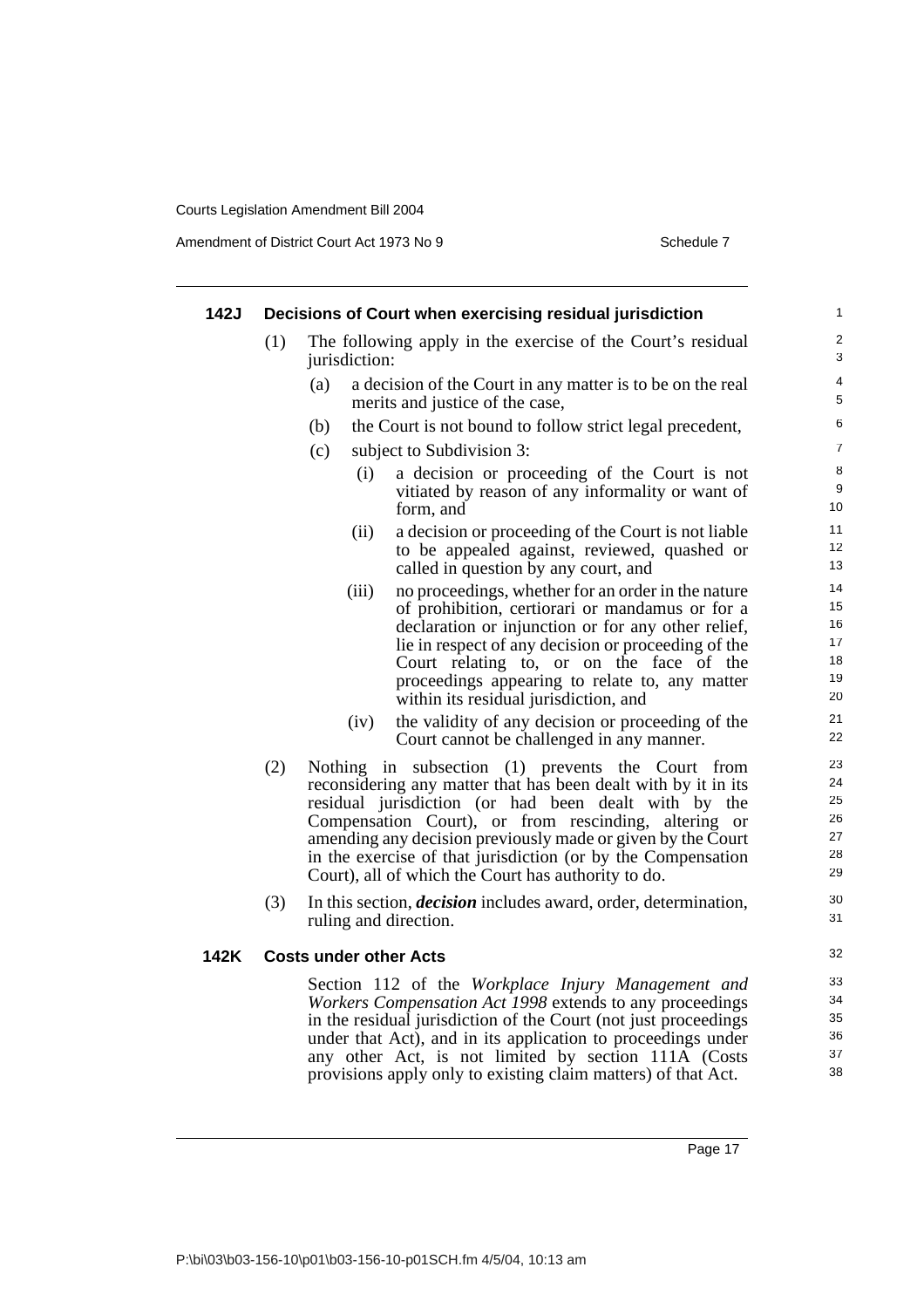Schedule 7 Amendment of District Court Act 1973 No 9

| 142L | Special provision for evidence of exposure to noise |  |
|------|-----------------------------------------------------|--|
|------|-----------------------------------------------------|--|

Historical evidence and general medical or other expert evidence concerning exposure of workers to noise in employment with particular employers or in employment of a particular class, that has been admitted in any proceedings before the Compensation Court or before the Court in its exercise of its residual jurisdiction, may, with the leave of the Court, be received as evidence in any other proceedings before the Court in its exercise of that jurisdiction, whether or not the proceedings are between the same parties.

11

#### **Subdivision 3 Appeals**

#### **142M Definition**

- (1) In this Subdivision, *award* includes interim award, order, decision, determination, ruling and direction.
- (2) A reference in this Subdivision to the making of an award includes, where the award is a ruling or direction, a reference to the giving of the ruling or direction.

#### **142N Appeal to Court of Appeal on question of law**

- (1) If a party to any proceedings before the Court in its residual jurisdiction is aggrieved by an award of the Court in point of law or on a question as to the admission or rejection of evidence, that party may appeal to the Court of Appeal.
- (2) The Court of Appeal may, on the hearing of any appeal under this section, remit the matter to the District Court in its residual jurisdiction for determination by that Court in accordance with any decision of the Court of Appeal and may make such other order in relation to the appeal as the Court of Appeal sees fit.
- (3) A decision of the Court of Appeal on an appeal under this section is binding on the District Court and on all the parties to the proceedings in respect of which the appeal was made.
- (4) The following appeals under this section may be made only by leave of the Court of Appeal:
	- (a) an appeal from an interlocutory decision,
	- (b) an appeal from a decision as to costs only,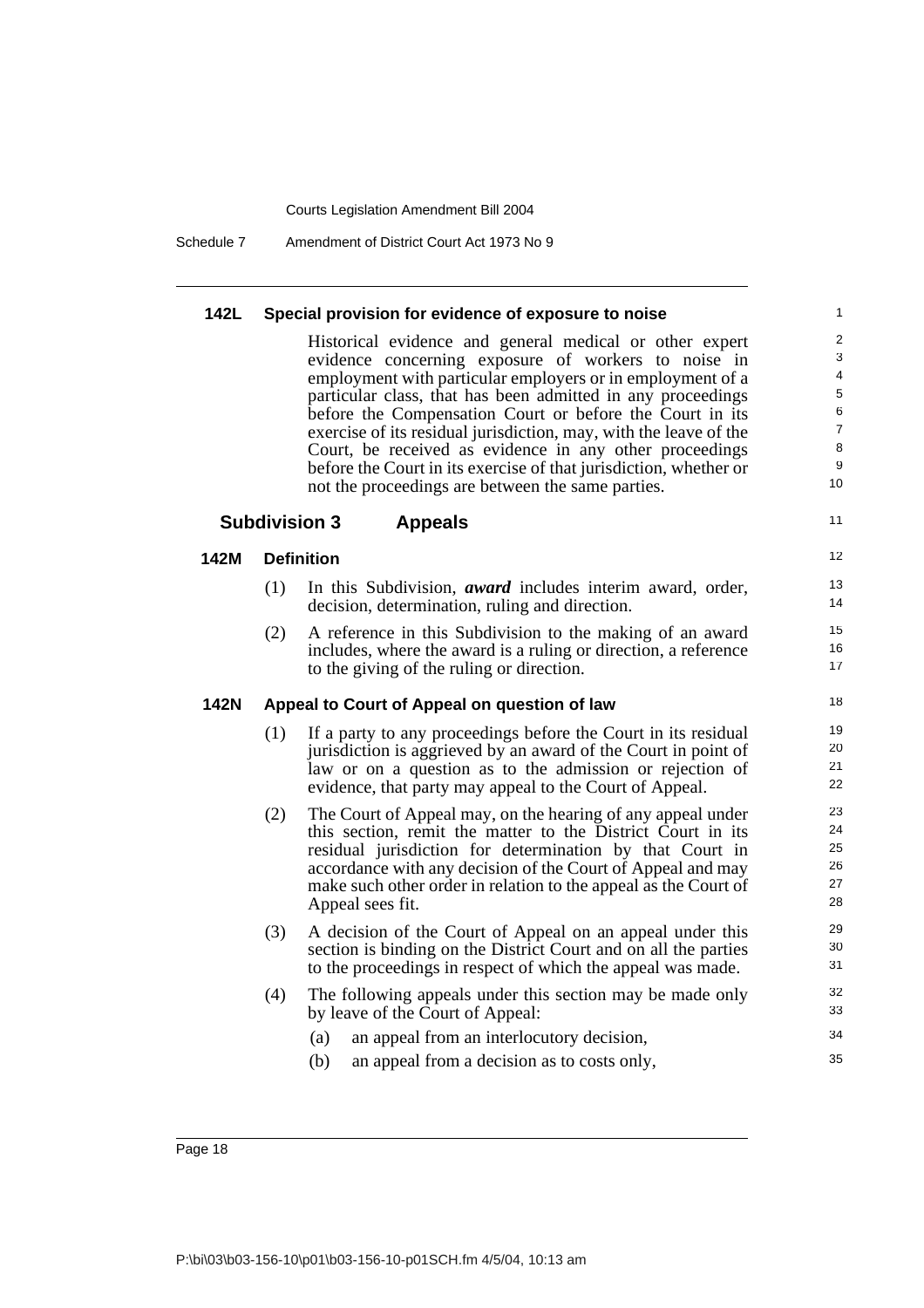**142O Stay of proceedings**

**142P Liaison with WorkCover Authority**

Amendment of District Court Act 1973 No 9 Schedule 7

|    |                      | (c)                  | an appeal from a final decision or award, other than an<br>appeal that involves (directly or indirectly) a claim for,<br>or a question relating to, an amount of \$20,000 or more,                                                                                                                                                                                             | 1<br>$\mathbf{2}$<br>3                 |
|----|----------------------|----------------------|--------------------------------------------------------------------------------------------------------------------------------------------------------------------------------------------------------------------------------------------------------------------------------------------------------------------------------------------------------------------------------|----------------------------------------|
|    |                      | (d)                  | an appeal from a decision or award made with the<br>consent of the parties.                                                                                                                                                                                                                                                                                                    | 4<br>5                                 |
|    | <b>Subdivision 4</b> |                      | <b>Stay of proceedings</b>                                                                                                                                                                                                                                                                                                                                                     | 6                                      |
| 20 |                      |                      | <b>Stay of proceedings</b>                                                                                                                                                                                                                                                                                                                                                     | $\overline{7}$                         |
|    | (1)                  | Division.            | The Court may, subject to any order of the Supreme Court,<br>order a stay of proceedings (on such terms as the Court thinks<br>fit) in respect of any award the subject of an appeal under this                                                                                                                                                                                | 8<br>9<br>10 <sup>1</sup><br>11        |
|    | (2)                  |                      | In the absence of a stay of proceedings ordered by the<br>Supreme Court or by the District Court, a notice of appeal<br>does not operate as a stay of proceedings.                                                                                                                                                                                                             | 12<br>13<br>14                         |
|    | (3)                  |                      | If a stay of proceedings is ordered by the Supreme Court or<br>the District Court in respect of an appeal against an award of<br>weekly payments of compensation, the stay of proceedings<br>does not operate to affect the liability to make those payments<br>under the award to the extent that the payments are in respect<br>of a period after the award is made.         | 15<br>16<br>17<br>18<br>19<br>20       |
|    | (4)                  | (a)                  | If the decision of the Supreme Court or District Court on any<br>such appeal is to terminate liability to make the weekly<br>payments of compensation, that Court may:<br>order that the Uninsured Liability and Indemnity<br>Scheme established under the Workers Compensation<br>Act 1987 bear the whole or a specified part of the<br>liability to make those payments, and | 21<br>22<br>23<br>24<br>25<br>26<br>27 |
|    |                      | (b)                  | give such directions as are necessary to give effect to<br>the order.                                                                                                                                                                                                                                                                                                          | 28<br>29                               |
|    |                      | <b>Subdivision 5</b> | <b>Miscellaneous</b>                                                                                                                                                                                                                                                                                                                                                           | 30                                     |
| 2P |                      |                      | <b>Liaison with WorkCover Authority</b>                                                                                                                                                                                                                                                                                                                                        | 31                                     |
|    | (1)                  |                      | The Chief Judge may refer to the WorkCover Authority for<br>inquiry or report any matter relating to the functions of the<br>Court in its residual jurisdiction.                                                                                                                                                                                                               | 32<br>33<br>34                         |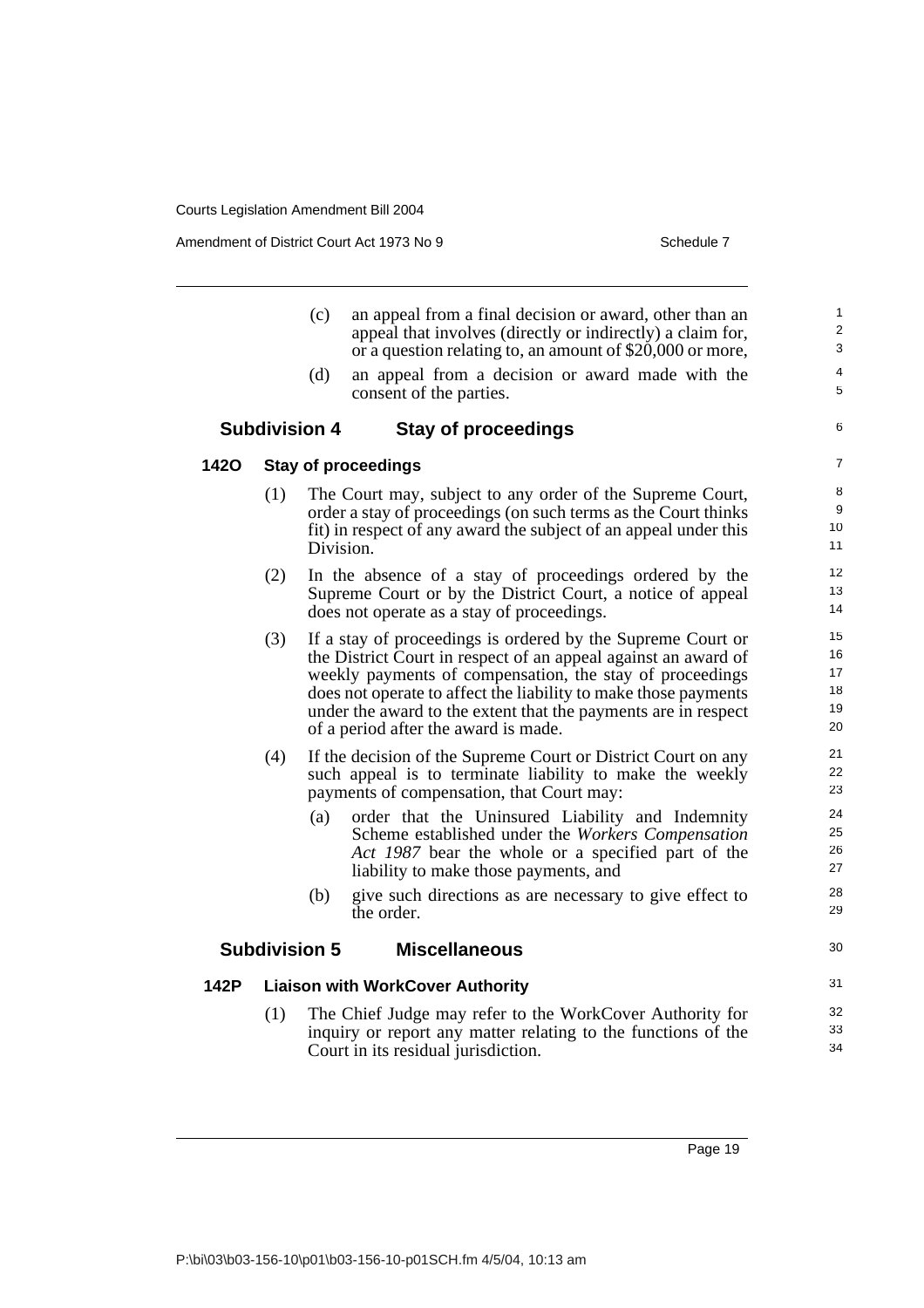Schedule 7 Amendment of District Court Act 1973 No 9

|        | (2)                      |                       | A Judge may refer to the WorkCover Authority:                                                                                                                                                                                                                                                  | 1                                                    |  |
|--------|--------------------------|-----------------------|------------------------------------------------------------------------------------------------------------------------------------------------------------------------------------------------------------------------------------------------------------------------------------------------|------------------------------------------------------|--|
|        |                          | (a)                   | a report on suspected fraud or contravention of the<br>Workers Compensation Act 1987 or the Workplace<br>Injury Management and Workers Compensation<br>Act 1998 or the regulations under either of those Acts<br>by any party to proceedings in the residual jurisdiction<br>of the Court, and | $\overline{c}$<br>3<br>4<br>5<br>6<br>$\overline{7}$ |  |
|        |                          | (b)                   | a report on any neglect in the provision of rehabilitation<br>for an injured worker, and                                                                                                                                                                                                       | 8<br>9                                               |  |
|        |                          | (c)                   | any other matter the Judge considers appropriate to<br>refer to the Authority.                                                                                                                                                                                                                 | 10<br>11                                             |  |
| [8]    |                          |                       | <b>Section 161 Civil procedure rules</b>                                                                                                                                                                                                                                                       | 12                                                   |  |
|        |                          |                       | Omit "registrars" from section 161 $(2)$ (a) where firstly occurring.                                                                                                                                                                                                                          | 13                                                   |  |
|        |                          |                       | Insert instead "the Judicial Registrar, other registrars".                                                                                                                                                                                                                                     | 14                                                   |  |
| [9]    |                          |                       | <b>Section 171 Criminal procedure rules</b>                                                                                                                                                                                                                                                    | 15                                                   |  |
|        |                          |                       | Omit "the registrars" from section 171 $(2)$ $(a)$ .                                                                                                                                                                                                                                           | 16                                                   |  |
|        |                          |                       | Insert instead "the Judicial Registrar, other registrars".                                                                                                                                                                                                                                     | 17                                                   |  |
| $[10]$ | <b>Schedule 1A</b>       |                       |                                                                                                                                                                                                                                                                                                |                                                      |  |
|        | Insert after Schedule 1: |                       |                                                                                                                                                                                                                                                                                                | 19                                                   |  |
|        |                          |                       | <b>Schedule 1A Provisions relating to Judicial</b><br>Registrar<br>(Section 18FA (6))                                                                                                                                                                                                          | 20<br>21<br>22                                       |  |
|        | 1                        | <b>Term of office</b> |                                                                                                                                                                                                                                                                                                | 23                                                   |  |
|        |                          |                       | Subject to this Schedule, a Judicial Registrar holds office for<br>such period (not exceeding 5 years) as is specified in the<br>Judicial Registrar's instrument of appointment, but is eligible<br>(if otherwise qualified) for re-appointment.                                               | 24<br>25<br>26<br>27                                 |  |
|        | $\mathbf{2}$             | <b>Remuneration</b>   |                                                                                                                                                                                                                                                                                                | 28                                                   |  |
|        |                          |                       | A Judicial Registrar is entitled to be paid the following:                                                                                                                                                                                                                                     | 29                                                   |  |
|        |                          | (a)                   | such remuneration as is from time to time determined<br>under the Statutory and Other Offices Remuneration                                                                                                                                                                                     | 30<br>31                                             |  |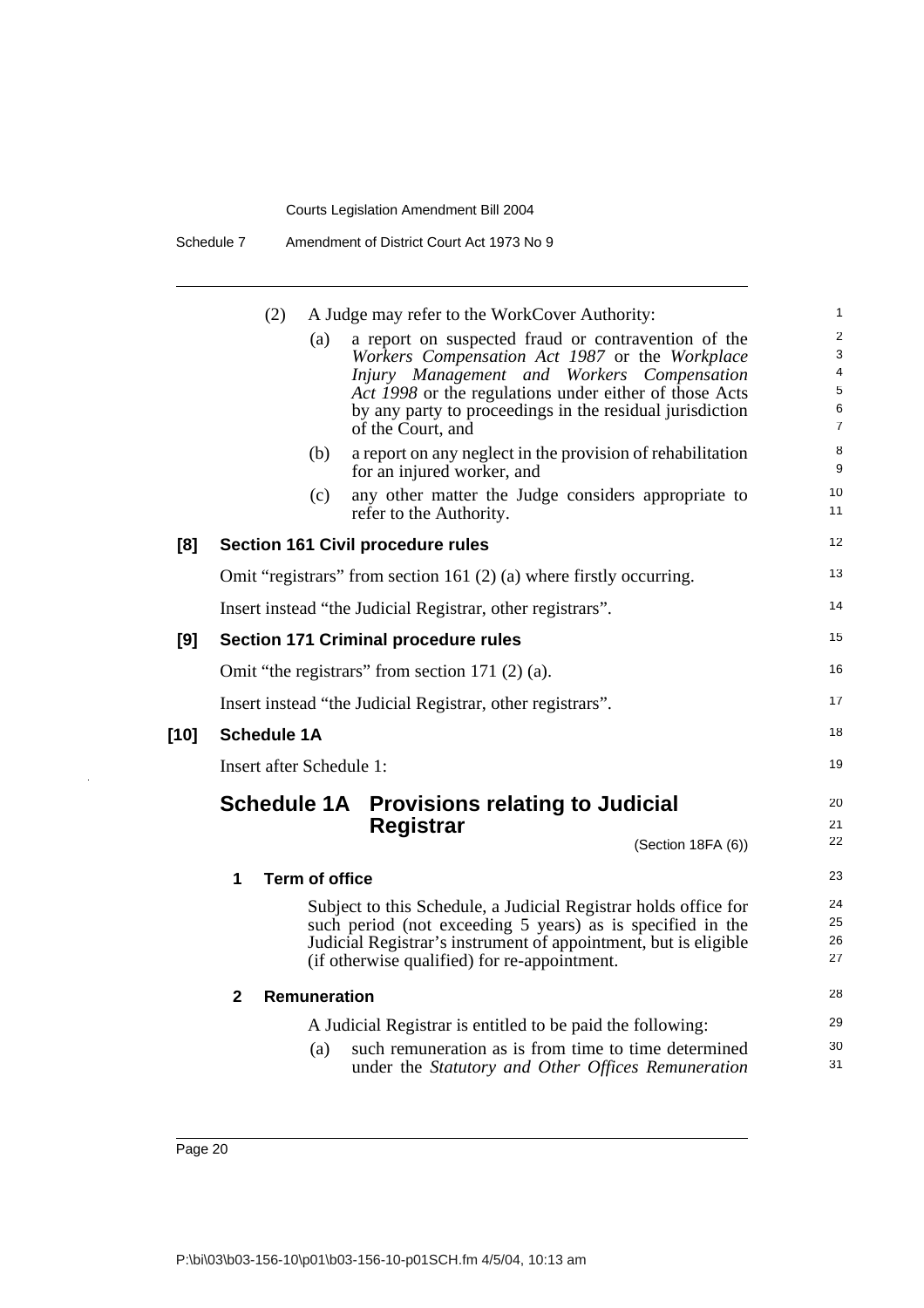Amendment of District Court Act 1973 No 9 Schedule 7

|   |       | (b) | Act 1975 in respect of a Senior Commissioner under the<br>Land and Environment Court Act 1979,<br>such travelling and subsistence allowances as the<br>Minister administering the Land and Environment<br>Court Act 1979 from time to time determines in respect<br>of such a Commissioner. | 1<br>2<br>3<br>4<br>5<br>6 |
|---|-------|-----|---------------------------------------------------------------------------------------------------------------------------------------------------------------------------------------------------------------------------------------------------------------------------------------------|----------------------------|
| 3 | Leave |     |                                                                                                                                                                                                                                                                                             | $\overline{7}$             |
|   | (1)   |     | A Judicial Registrar is entitled to such leave:                                                                                                                                                                                                                                             | 8                          |
|   |       | (a) | as may be specified in respect of the Judicial Registrar<br>in the Judicial Registrar's instrument of appointment,<br><sub>or</sub>                                                                                                                                                         | 9<br>10<br>11              |
|   |       | (b) | if no leave is specified in the instrument<br>of<br>appointment—as is determined by the Minister.                                                                                                                                                                                           | 12<br>13                   |
|   | (2)   |     | For the purposes of subclause $(1)$ , leave may be specified or<br>determined by reference to the leave entitlement of the holder<br>of any other office or class of office.                                                                                                                | 14<br>15<br>16             |
| 4 |       |     | Vacancy in office                                                                                                                                                                                                                                                                           | 17                         |
|   | (1)   |     | The office of Judicial Registrar becomes vacant if the Judicial<br>Registrar:                                                                                                                                                                                                               | 18<br>19                   |
|   |       | (a) | dies, or                                                                                                                                                                                                                                                                                    | 20                         |
|   |       | (b) | completes a term of office and is not re-appointed, or                                                                                                                                                                                                                                      | 21                         |
|   |       | (c) | resigns the office by instrument in writing addressed to<br>the Minister, or                                                                                                                                                                                                                | 22<br>23                   |
|   |       | (d) | is removed from office by the Minister under this<br>clause, or                                                                                                                                                                                                                             | 24<br>25                   |
|   |       | (e) | becomes bankrupt, applies to take the benefit of any law<br>for the relief of bankrupt or insolvent debtors,<br>compounds with his or her creditors or makes an<br>assignment of his or her remuneration for their benefit,<br><sub>or</sub>                                                | 26<br>27<br>28<br>29<br>30 |
|   |       | (f) | becomes a mentally incapacitated person, or                                                                                                                                                                                                                                                 | 31                         |
|   |       | (g) | is convicted in New South Wales of an offence that is<br>punishable by imprisonment for 12 months or more or<br>is convicted elsewhere than in New South Wales of an<br>offence that, if committed in New South Wales, would<br>be an offence so punishable.                                | 32<br>33<br>34<br>35<br>36 |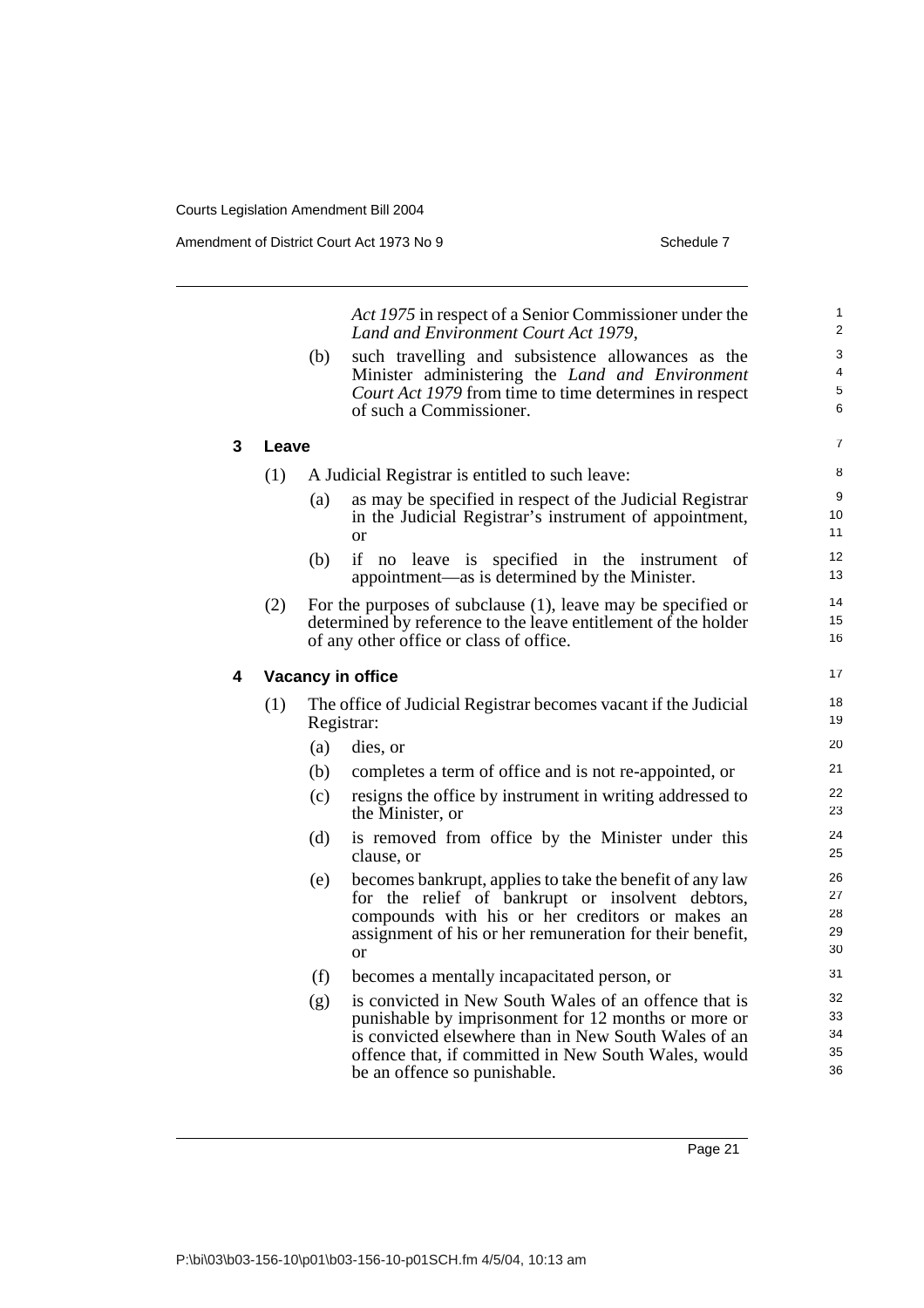| Schedule 7 | Amendment of District Court Act 1973 No 9 |
|------------|-------------------------------------------|
|------------|-------------------------------------------|

|      |                                                                                        | The Minister may remove a Judicial Registrar from office at<br>any time for incapacity, incompetence or misbehaviour. | $\overline{2}$      |
|------|----------------------------------------------------------------------------------------|-----------------------------------------------------------------------------------------------------------------------|---------------------|
| [11] | Schedule 3 Savings and transitional provisions consequent on<br>amendments to this Act |                                                                                                                       | 3<br>$\overline{4}$ |
|      |                                                                                        | Insert at the end of clause $1(1)$ :                                                                                  | 5                   |
|      |                                                                                        | Courts Legislation Amendment Act 2004, but only in relation<br>to the amendments made to this Act                     | 6                   |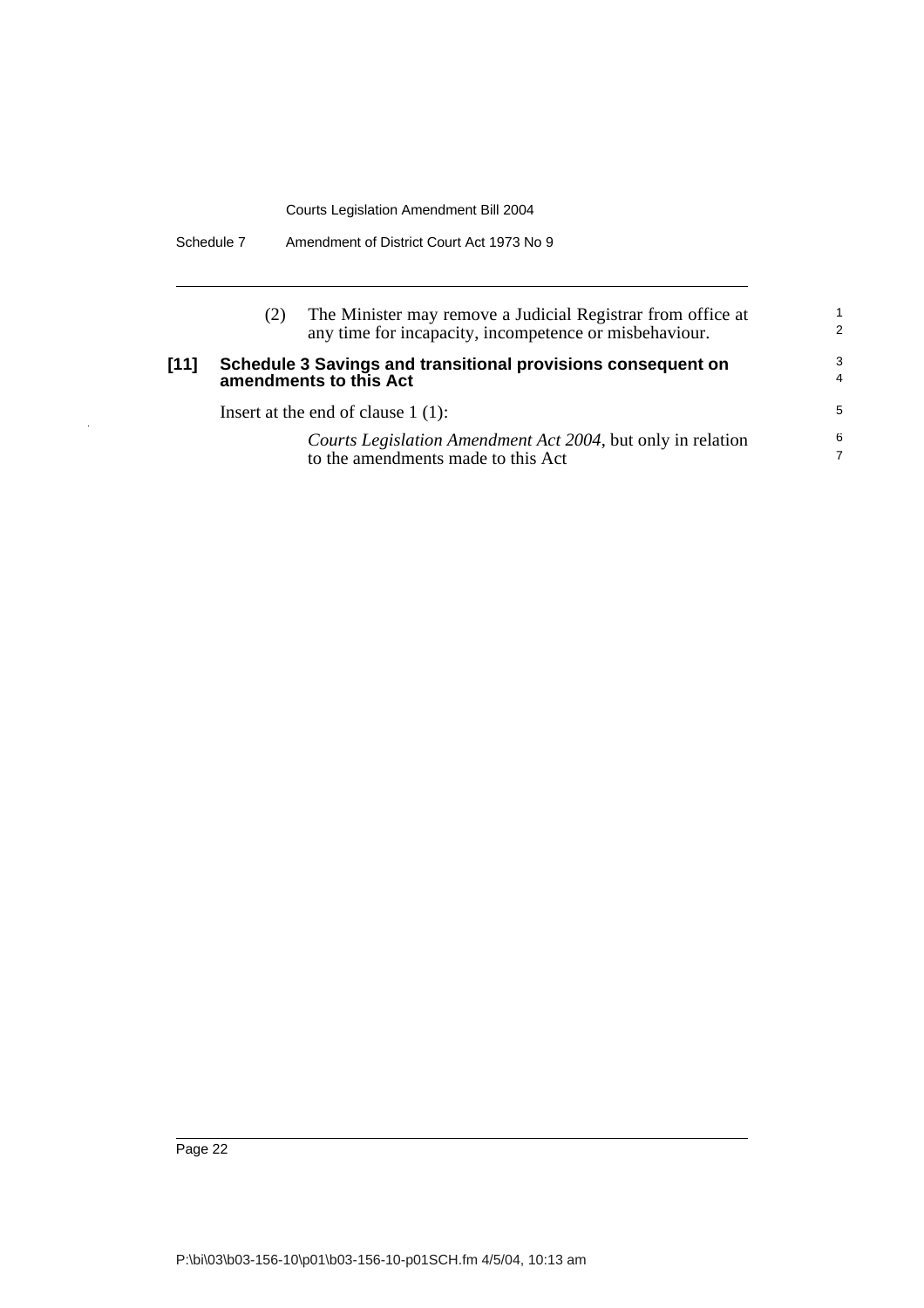Amendment of Jury Act 1977 No 18 Schedule 8

<span id="page-32-0"></span>

|       |                                 |     | Schedule 8 Amendment of Jury Act 1977 No 18<br>(Section 3)                                                                                                                                                                                                                                                                                 | 1<br>$\overline{c}$              |
|-------|---------------------------------|-----|--------------------------------------------------------------------------------------------------------------------------------------------------------------------------------------------------------------------------------------------------------------------------------------------------------------------------------------------|----------------------------------|
| [1]   | Sections 13 and 26              |     |                                                                                                                                                                                                                                                                                                                                            | 3                                |
|       | 26 (1) wherever occurring.      |     | Omit "in the form prescribed by the regulations" from sections 13 (1) and                                                                                                                                                                                                                                                                  | 4<br>5                           |
| [2]   | <b>Section 76 Regulations</b>   |     |                                                                                                                                                                                                                                                                                                                                            | 6                                |
|       | Insert after section 76 $(1)$ : |     |                                                                                                                                                                                                                                                                                                                                            | 7                                |
|       | (1A)                            |     | In particular, the regulations may make provision for or with<br>respect to the following:                                                                                                                                                                                                                                                 | 8<br>9                           |
|       |                                 | (a) | the information or other matter to be contained in any<br>notice, summons or other document that by or under<br>this Act is required or permitted to be prepared,                                                                                                                                                                          | 10<br>11<br>12                   |
|       |                                 | (b) | requiring any such document to be in a form approved<br>by the Minister,                                                                                                                                                                                                                                                                   | 13<br>14                         |
|       |                                 | (c) | the manner of service of any such document.                                                                                                                                                                                                                                                                                                | 15                               |
| $[3]$ |                                 |     | <b>Schedule 8 Transitional and savings provisions</b>                                                                                                                                                                                                                                                                                      | 16                               |
|       | numbers:                        |     | Insert at the end of the Schedule, with appropriate Part and clause                                                                                                                                                                                                                                                                        | 17<br>18                         |
|       | <b>Part</b>                     |     | Provision consequent on enactment of<br><b>Courts Legislation Amendment Act 2004</b>                                                                                                                                                                                                                                                       | 19<br>20                         |
|       |                                 |     | <b>Prescribed forms</b>                                                                                                                                                                                                                                                                                                                    | 21                               |
|       |                                 |     | A form to the effect of a form prescribed for the purpose of<br>section 13 or 26 by a regulation in force immediately before<br>the commencement of Schedule 8 to the Courts Legislation<br>Amendment Act 2004 may be used for the purpose of the<br>relevant section until such time as regulations are made under<br>section 76 $(1A)$ . | 22<br>23<br>24<br>25<br>26<br>27 |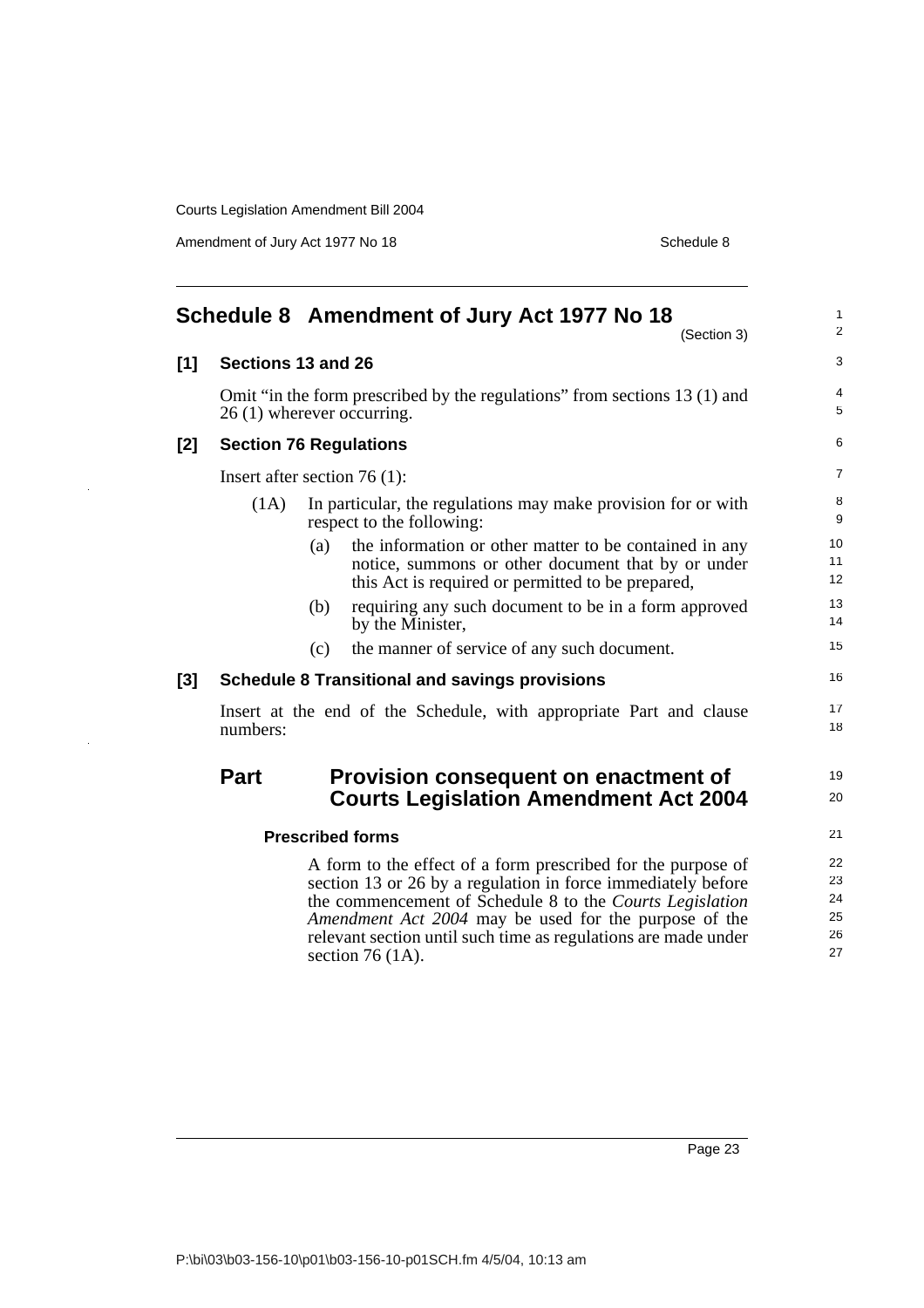Schedule 9 Amendment of Protected Estates Act 1983 No 179

#### <span id="page-33-0"></span>**Schedule 9 Amendment of Protected Estates Act 1983 No 179**

(Section 3)

24

#### **[1] Section 30 Protective Commissioner may authorise and direct functions of managers**

Omit section 30 (1) (a) and (b). Insert instead:

(a) authorise the person appointed as manager to have:

- (i) all, or any specified, functions necessary and incidental to the management and care of the estate, and
- (ii) such other functions as the Protective Commissioner may direct or authorise the manager to have or exercise, and
- (b) make such orders, and give such authorities and directions, of the kind referred to in section 32 or 33 as appear to the Protective Commissioner to be necessary or expedient or that the Protective Commissioner thinks fit (as if a reference in those sections to the Court were a reference to the Protective Commissioner), and
- (c) give the person appointed as manager such directions in respect of the orders, authorities and directions authorised by this subsection as the Protective Commissioner thinks fit.

#### **[2] Section 30 (3) (a)–(c)**

Omit section 30 (3) (a) and (b). Insert instead:

- (a) authorise the person appointed as manager to have:
	- (i) all, or any specified, functions necessary and incidental to the management and care of the estate, and
	- (ii) such other functions as the Protective Commissioner may direct or authorise the manager to have or exercise, and
- (b) make such orders, and give such authorities and directions, of the kind referred to in section 32 or 33 as appear to the Protective Commissioner to be necessary or expedient or that the Protective Commissioner thinks fit (as if a reference in those sections to the Court were a reference to the Protective Commissioner), and